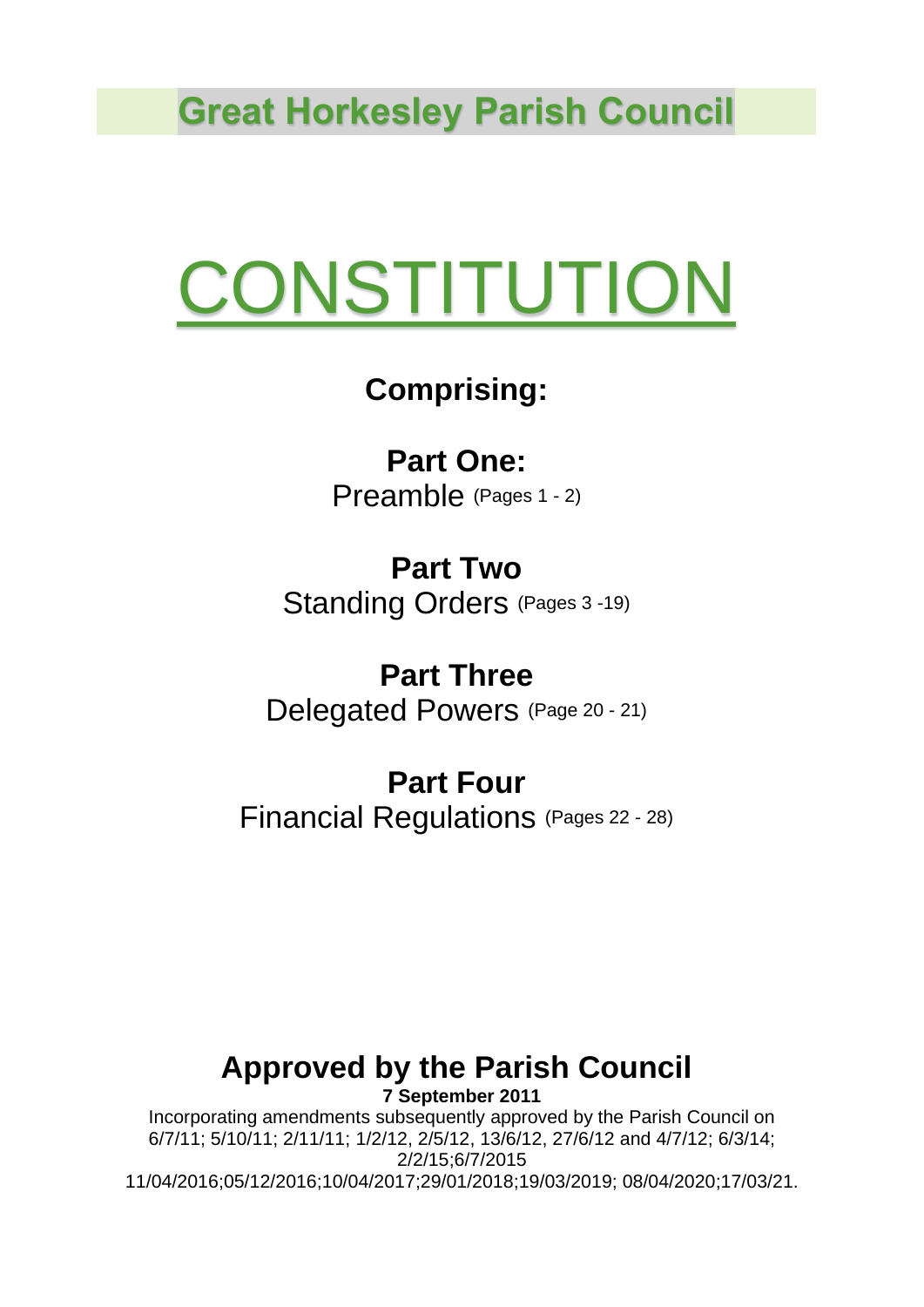# **PART ONE: PREAMBLE**

## **1. Summary**

- (a) The Parish Council has agreed a constitution which sets out how the Council operates, how decisions are made and the procedures which are followed to ensure that these are efficient, transparent and accountable to local people. Some of these processes are required by the law, while others are a matter for the Council to choose. The Constitution comprises this preamble, standing orders, delegated powers and financial regulations.
- (b) The name of the council is Great Horkesley Parish Council. The Parish Council exists within a statutory legal framework and shall consist of 9 members. In the event that vacancies occur members of the Council may be co-opted in accordance with the law. Non - members may assist the council in accordance with the law and the standing orders in Part Two below.
- (c) The public may participate in meetings in accordance with the Standing Orders in Part Two below.
- (d) The Council generally meets on the first Monday of the Month excluding the month of August unless it decides otherwise. It also has an Annual Meeting in May and the rules around this are set out in Part Two Standing Orders.
- (e) The Council makes the decisions as a whole but it can delegate certain decisions to a Committee or the Clerk and/or Responsible Finance Officer. No decisions can be made by the Council or its committees unless a relevant item is placed upon the agenda of the meeting where the decision is to be made.
- (f) The council will make available all agendas, minutes and other documents on the basis of a presumption of disclosure and provision of information and in accordance with the requirements imposed by the Data Protection and Freedom of Information Acts and the Council's adopted publication schemes and other relevant policies.
- (g) The Council will exercise all its powers and duties in accordance with the law and this Constitution.

## **2. Purpose**

The purpose of the Constitution is to enable the Council to work towards achieving its aspirations for the parish as set out in the Council's Annual Report including:

- Enabling the Council to provide clear community leadership in partnership with citizens and organisations for the long term well-being of the area.
- Support local democratic decision making and enable councillors to represent their constituents effectively;
- Enable decisions to be taken efficiently and effectively;
- Ensure that those responsible for decision making are clearly identifiable to local people and that they explain the reasons for decisions;
- Create an effective means of holding decision-makers to public account;
- Ensure that no one will review or scrutinise a decision in which they were directly involved;
- Support the involvement of citizens in the process of local authority decision making;
- Enable the Council to contribute effectively to the issues which need cooperation between local agencies as set out in the Community Strategy;
- Keep within the law and codes of conduct.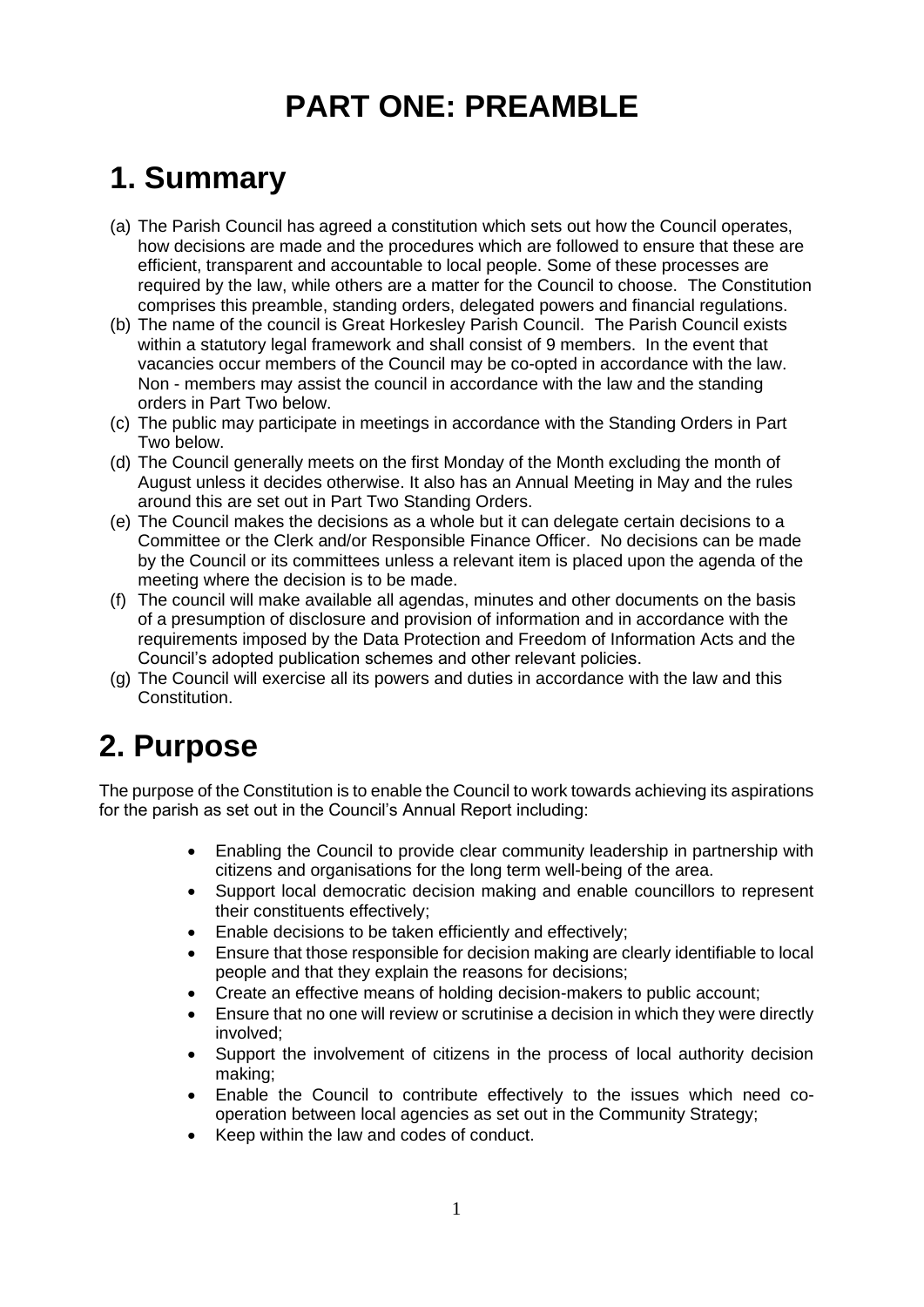# **3. Principles of Decision Making**

All decisions of the Council will be made in accordance with the following principles:

- (a) Proportionality (i.e.the action must be proportionate to the desired outcome);
- (b) Due consultation and the taking of professional advice from officers and external consultants;
- (c) Respect for human rights, and equality and diversity;
- (d) A presumption in favour of openness; and
- (e) Clarity of aims and desired outcomes;
- (f) Transparency (i.e. explaining what options were considered and giving the reasons for the decision).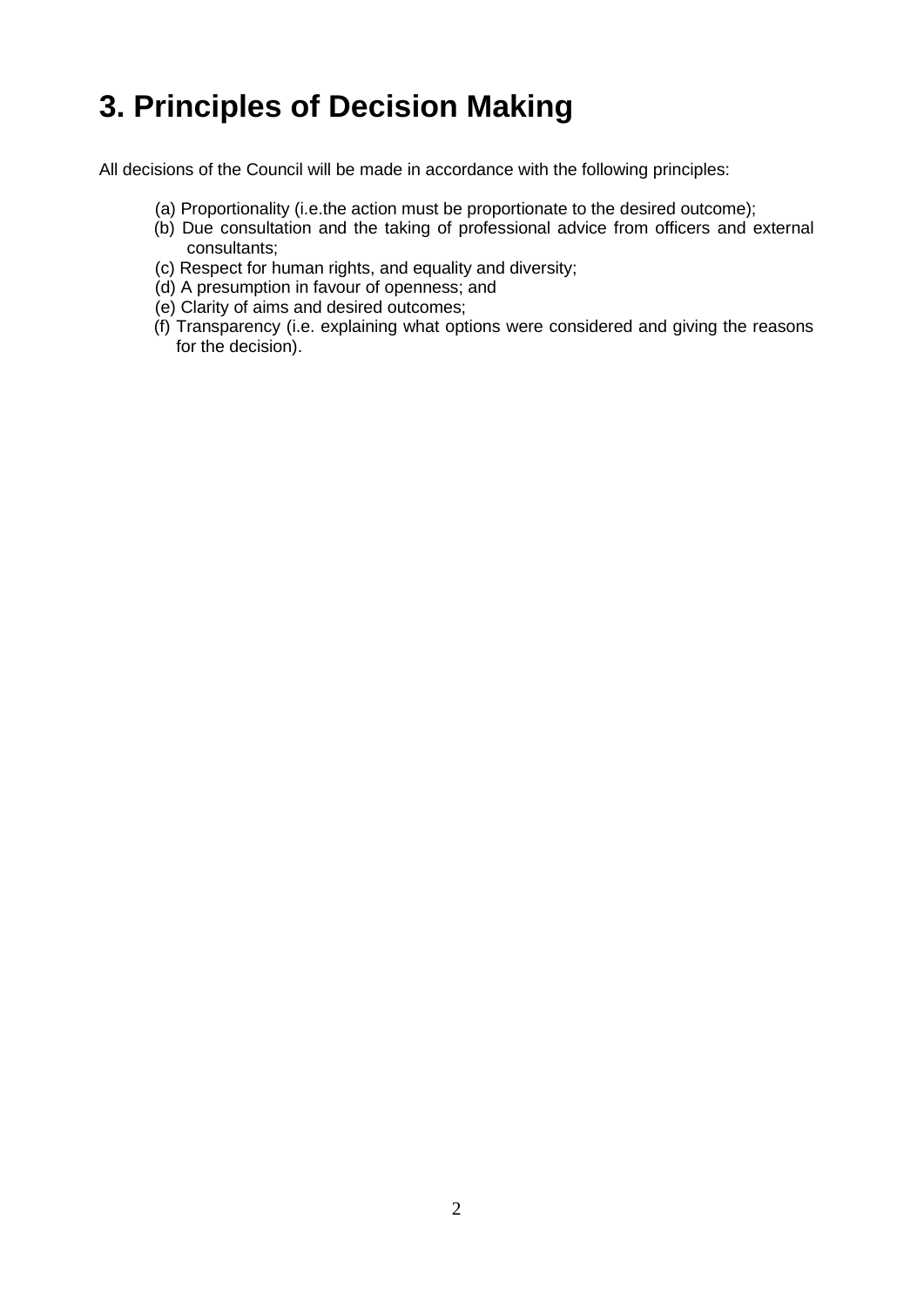#### **PART TWO: STANDING ORDERS**

**Amendment approved 6 March 2014 minute ref: 11(iv) Amendment approved 2 February 2015 minute ref: 11(iii) Amendment approved 8 April 2020 minute ref: 6a**

## **1 Meetings**



- a Meetings shall not take place in premises, which at the time of the meeting, are used **for the supply of alcohol unless no other premises are available free of charge or at a reasonable cost.**
- ● b **When calculating the 3 clear days for notice of a meeting to councillors and the public, the day on which notice was issued, the day of the meeting, a Sunday, a day of the Christmas break, a day of the Easter break or of a bank holiday or a day appointed for public thanksgiving or mourning shall not count.**
- ● c **Meetings shall be open to the public unless their presence is prejudicial to the public interest by reason of the confidential nature of the business to be transacted or for other special reasons. The public's exclusion from part or all of a meeting shall be by a resolution which shall give reasons for the public's exclusion.**
	- d Subject to standing order 1(c) above, members of the public are permitted to make representations, answer questions and give evidence in respect of any matter within the powers of the Parish Council in accordance with the Councils agreed *Procedure for Public Speaking at Council Meetings*.
	- e Members of the public whose representation has been accepted may address the council for a maximum of three minutes. A representation will be accepted if it relates to a matter which is within the powers of the Council, or to any other matter which the council may consider drawing to the attention of Essex County Council, Colchester Borough Council or other relevant body.
	- f A person shall raise his hand when requesting to speak and stand when speaking (except when a person has a disability or is likely to suffer discomfort). The Chairman of the meeting may at any time permit a person to be seated when speaking.
	- g A person who speaks at a meeting shall direct his comments to the Chairman of the meeting.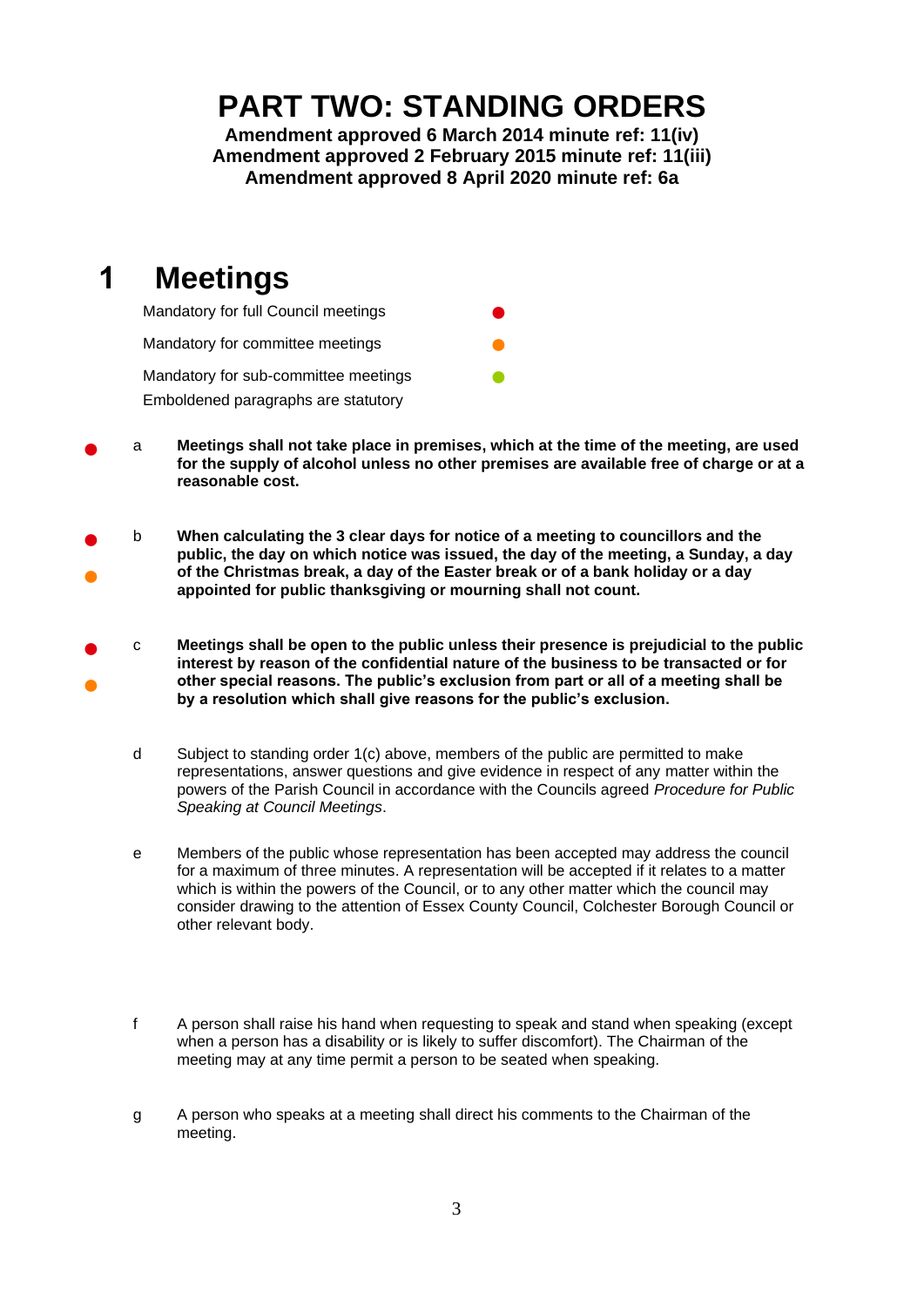- h Only one person is permitted to speak at a time. If more than one person wants to speak, the Chairman of the meeting shall direct the order of speaking.
- i Intentionally Blank
- j Intentionally Blank
- k Intentionally Blank
- l **Photographing, recording, broadcasting or transmitting the proceedings of a meeting is permitted within the criteria below:**
- ●●

**The Council supports the principles of openness and transparency; it allows filming, recording and taking photographs at its meetings that are open to the public. It also allows the use of social networking websites (such as Twitter and Facebook) and blogging to communicate with people about what is happening, as it happens.** 

**While no prior permission is required to carry out this activity, it is advisable that any person wishing to film or audio-record a public meeting inform the Parish Clerk so that all necessary arrangements can be made for the public meeting. The Parish Clerk will then be able to inform the relevant Chairman of what is to take place.** 

**Where the Council has been so notified, the Chairman will, at the beginning of the relevant meeting, make an announcement that the meeting will be filmed, recorded or photographed. A person attending does not have a right to give an oral report or commentary during a meeting, as this would be disruptive to the good of the meeting. A person filming, recording or other reporting of a meeting is likely to include the personal data of individuals. That person must take care to ensure that personal data is used in accordance with the General Data Protection Regulation 2018.**

**No filming, recording, photographing or other reporting of children and vulnerable adults shall take place except with the consent of a parent, legal guardian or teacher for a child, (in the case of a vulnerable adult it is a medical professional, a care or legal guardian. At the start of the meeting the Chairman should inform those who wish to film, record, take photograghs, or otherwise report on the proceedings of a meeting about the restrictions which apply in respect of a vulnerable adult or child.**

**An area will be designated for members of the public who wish to participate in the meeting, but who object to being filmed, recorded, photographed or otherwise reported about. The chairman should remind those people reporting on the meeting to avoid those sitting in the designated area.**

**It should be noted that the Chairman of a meeting will have absolute discretion to terminate or suspend any of the above activities if, in their opinion, continuing to do so would prejudice the running of the meeting. The circumstances in which termination or suspension might occur could include:** 

- **Public disturbance, disruption including excessive noise in setting up equipment or re-siting equipment during the debate or discussion.**
- **Asking for people to repeat statements for the purposes of recording.**
- **Intrusive lighting and use of flash photography.**
- **The meeting agreeing to formally exclude the press and public from the meeting due to the exempt/confidential nature of the business being discussed, in accordance with statutory procedures e.g. staffing or contractual issues**
- **You may be excluded from a meeting if you act in a disruptive manner.**

**In allowing recording, filming or photography to take place, the Council requires those participating not to edit the recordings, film or photographs in a way that could lead to misinterpretation of the proceedings. This includes refraining from editing an image or views expressed in a way that may ridicule, or show a lack of respect towards those being**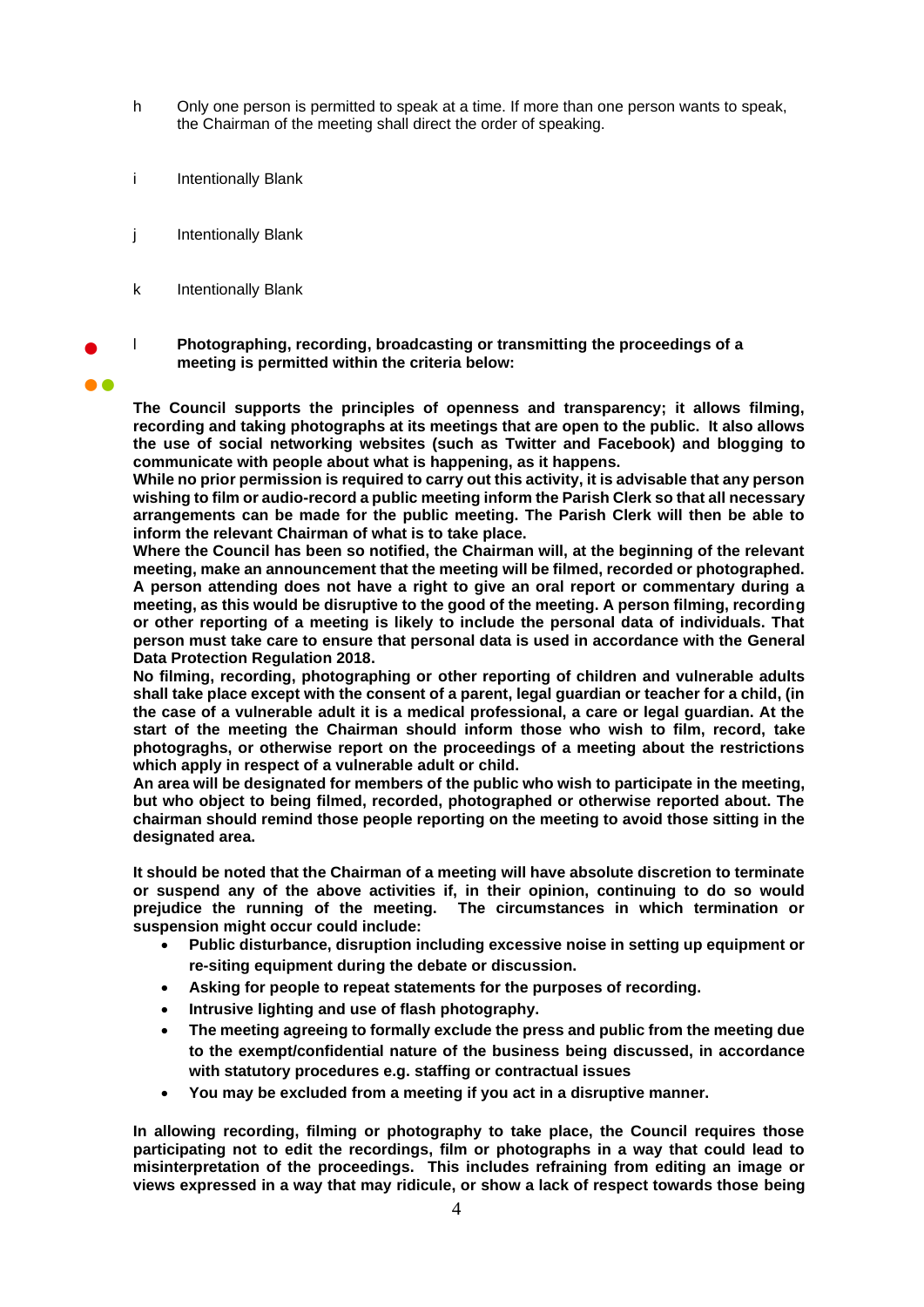**photographed, filmed or recorded. Doing so may lead to restrictions on access to record, film or photograph future meetings. Any restrictions would be decided by the Monitoring Officer.**

**Unless given permission by the Chairman, councillors should not record, photograph or film other councillors, staff or members of the public during a meeting.**

**Those intending to bring large equipment, or wishing to discuss any special requirements are advised to contact the Parish Clerk in advance of the meeting to seek advice and guidance. Any filming or photography must take place from a fixed point. The use of flash photography or additional lighting will not be allowed unless this has been discussed in advance of the meeting and agreement reached on how it can be done without disrupting proceedings. Filming elsewhere in the building outside of the meeting room is not permitted without permission.**

**Notice of the filming/recording/broadcasting of meetings will be displayed in and outside the place of meeting and meeting agendas will include the following:**

**"The Council, members of the public and the press may record/film/photograph or broadcast this meeting when the public and the press are not lawfully excluded. Any member of the public who attends a meeting and objects to being filmed should advise the Parish Clerk (in advance) who will instruct that they are not included in the filming."**

**Members of the public speaking at, or attending, the meeting (including asking questions or presenting petitions) must not be filmed if they have indicated that they do not wish to be included.**

**Recording and reporting the council's meetings is subject to the law and it is the responsibility of those doing the recording and reporting to ensure compliance. This will include the Human Rights Act, the General Data Protection Regulation 2018 and the laws of libel and defamation.**

- ● m **In accordance with standing order 1(c) above, the press shall be provided reasonable facilities for the taking of their report of all or part of a meeting at which they are entitled to be present**.
- **<sup>n</sup> Subject to standing orders which indicate otherwise, anything authorised or required to be done by, to or before the Chairman may in his absence be done by, to or before the Vice-Chairman (if any).**
- **<sup>o</sup> The Chairman, if present, shall preside at a meeting. If the Chairman is absent from a meeting, the Vice-Chairman, if present, shall preside. If both the Chairman and the Vice-Chairman are absent from a meeting, a Councillor as chosen by the Councillors present at the meeting shall preside at the meeting.**
- **p Subject to standing order 1 (y) below, all questions at a meeting shall be decided by a majority of the Councillors present and voting thereon.**
- ● ● **q The Chairman may give an original vote on any matter put to the vote, and in the case**

●

●

- **of an equality of votes may exercise his casting vote whether or not he gave an original vote.** (*See also standing orders 2 (i) and (j) below.*)
- <sup>r</sup> **Unless standing orders provide otherwise, voting on any question shall be by a show of hands. At the request of a Councillor, the voting on any question shall be recorded so as to show whether each councillor present and voting gave his vote for or against**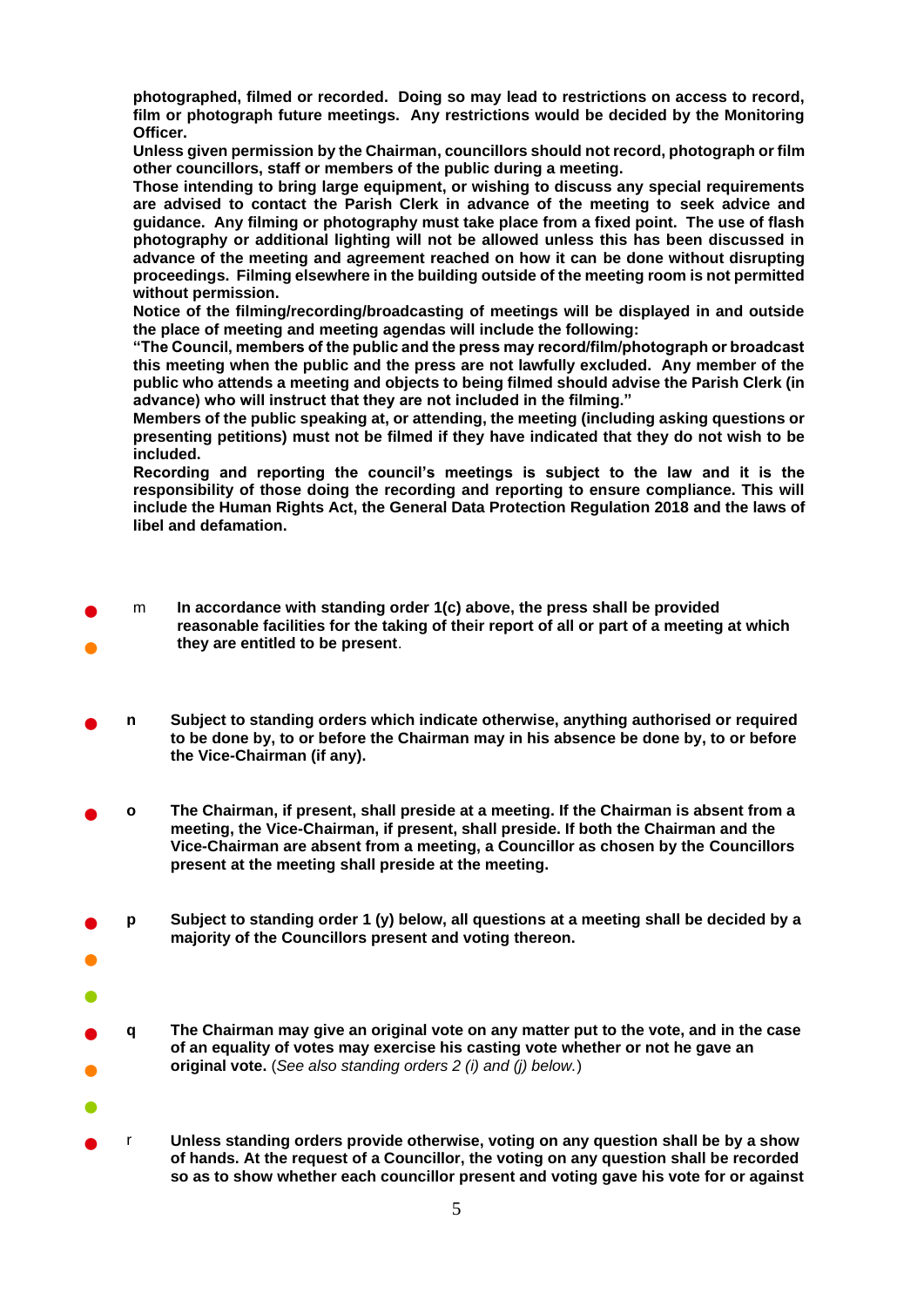**that question. Such a request shall be made before moving on to the next item of business on the agenda**.

- s **The minutes of a meeting shall record the names of councillors present** and absent.
- ●

●

●

- **t If prior to a meeting, a Councillor has submitted reasons for his absence at the meeting which is then approved by a resolution, such resolution shall be recorded in the minutes of the meeting at which the approval was given.**
- ● **u The code of conduct adopted by the Council shall apply to councillors in respect of the entire meeting.**
- ● v **An interest arising from the code of conduct adopted by the Council, the existence and nature of which is required to be disclosed by a Councillor at a meeting shall be recorded in the minutes.** (*See also standing orders 7 and 8 below*.)
- ●
	- **w No business may be transacted at a meeting unless at least one third of the whole number of members of the Council or relevant committee or sub-committee are present and in no case shall the quorum of a meeting be less than 3.**
- ● x **If a meeting is or becomes inquorate no business shall be transacted and the meeting shall be adjourned. Any outstanding business of a meeting so adjourned shall be transacted at a following meeting.**
	- y Meetings shall not exceed a period of 2 hours and 30 Minutes.
	- z The parish council can determine not to hold their annual meeting. So full council meetings that were scheduled in the mandatory March to May period can now be postponed.
	- aa The parish council has the flexibility to hold meetings at any time of day and on any day, to alter how frequently meetings can be held and to move or cancel meetings without requiring further notice.
	- bb Meetings can be held remotely. For the purposes of any statutory requirement, members of the local authority will be considered as attending a meeting if they can hear, and where practicable see, and be heard and, where practicable, be seen by other members and the public. This allows for meetings to be held by remote means including via telephone conferencing, video conferencing, live webchat and live streaming. The "where practicable" wording is important because it means that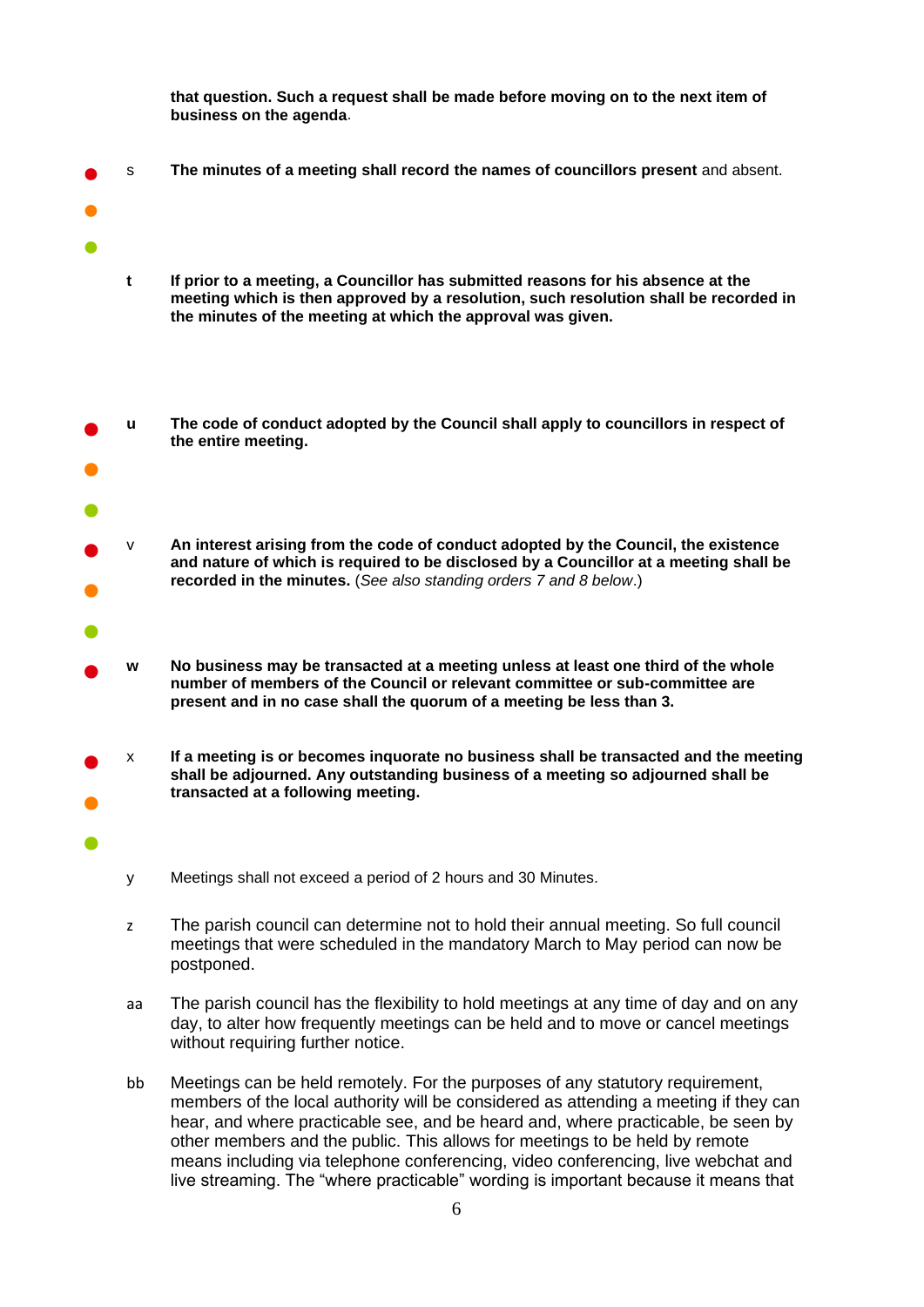it is not an absolute requirement that every participant can be seen all the time, even when they are speaking.

- cc Meetings can be held remotely attendance at meetings in relation to voting, access to documents and facilities that can be employed to allow the meeting to be held remotely to suit their own circumstances.
- dd The "place" at which a local authority meeting is held is not confined to the council building. The "place" may be where the instigator or arranger of the meeting is, or electronic, digital or virtual locations such as internet locations, web addresses or conference call telephone numbers. It could be an officer's or member's home.
- ee Requirements for a meeting being "open to the public" are satisfied by the parish council holding the meeting remotely. This enables local authorities to facilitate and hold remote meetings outside of the council building and/or remotely and allows for members of the public to attend remotely.
- ff Where documents must be "open to inspection", this is satisfied by the documents being published on the council's website. Documents include notices, agendas, reports, background papers, minutes etc. The publication, posting or making available of documents at council office includes publication on the Council's website.
- gg Where the annual meeting is not held, the appointments which would normally be dealt with at the meeting will continue until the next annual meeting of the authority or when the local authority determines, providing continuity of membership.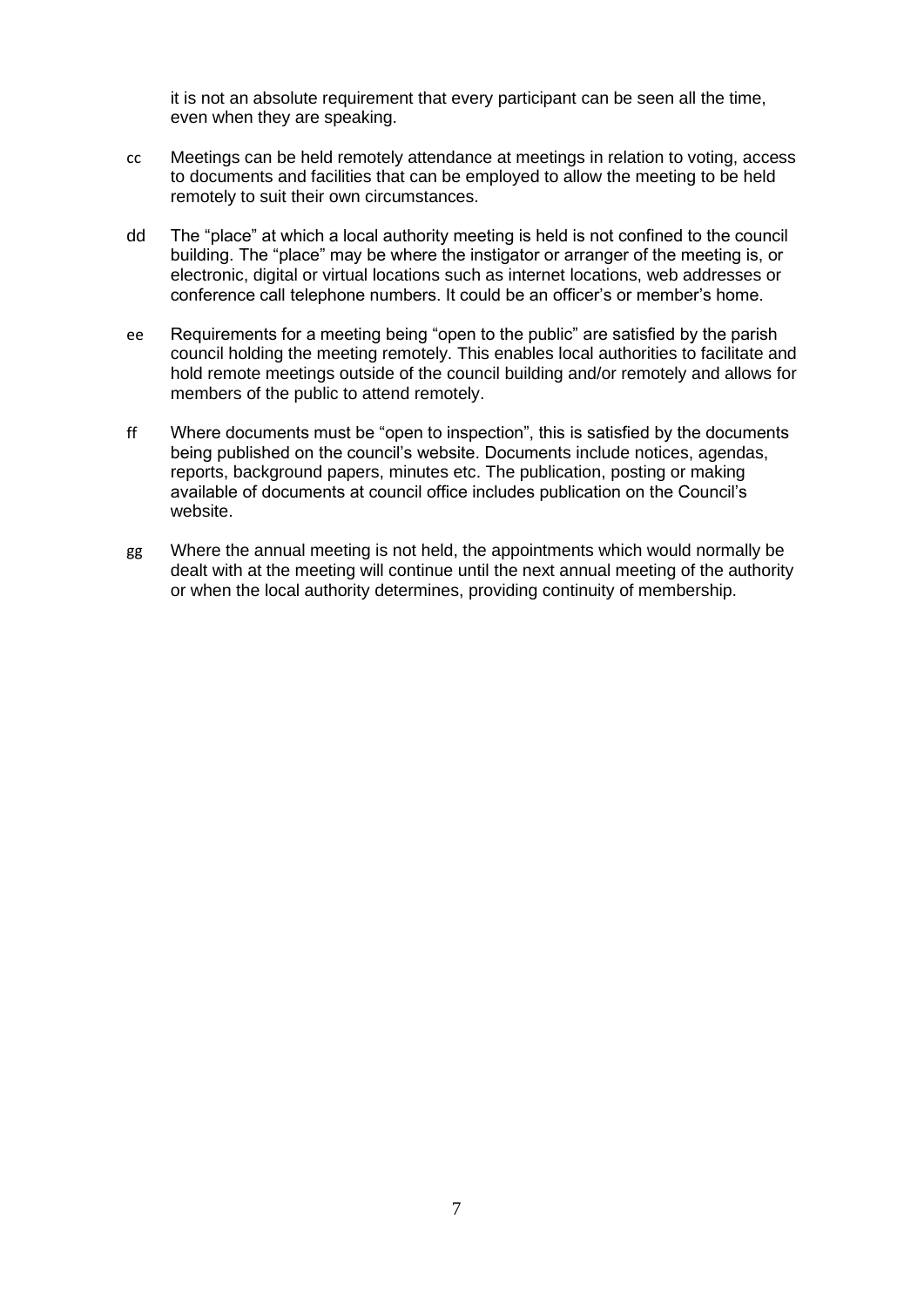# **2 Ordinary Council meetings**

*See also standing order 1 above*

- **a In an election year, the annual meeting of the Council shall be held on or within 14 days following the day on which the new councillors elected take office.**
- **b In a year which is not an election year, the annual meeting of a Council shall be held on such day in May as the Council may direct.**
- c **If no other time is fixed, the annual meeting of the Council shall take place at 7:30 pm.**
- d **In addition to the annual meeting of the Council, at least three other ordinary meetings shall be held in each year on such dates and times as the Council directs.**
- **e** Intentionally Blank
- **f The election of the Chairman** and **Vice-Chairman (if any) of the Council shall be the first business completed at the annual meeting of the Council.**
- **g The Chairman of the Council, unless he has resigned or becomes disqualified, shall continue in office and preside at the annual meeting until his successor is elected at the next annual meeting of the Council.**
- **h The Vice-Chairman of the Council, if any, unless he resigns or becomes disqualified, shall hold office until immediately after the election of the Chairman of the Council at the next annual meeting of the Council.**
- **i In an election year, if the current Chairman of the Council has not been re-elected as a member of the Council, he shall preside at the meeting until a successor Chairman of the Council has been elected. The current Chairman of the Council shall not have an original vote in respect of the election of the new Chairman of the Council but must give a casting vote in the case of an equality of votes.**
- **j In an election year, if the current Chairman of the Council has been re-elected as a member of the Council, he shall preside at the meeting until a new Chairman of the Council has been elected. He may exercise an original vote in respect of the election of the new Chairman of the Council and must give a casting vote in the case of an equality of votes.**
- k Following the election of the Chairman of the Council and Vice-Chairman (if any) of the Council at the annual meeting of the Council, the order of business shall be as follows.
	- i. In an election year, delivery by councillors of their declarations of acceptance of office.
	- ii. Confirmation of the accuracy of the minutes of the last meeting of the Council and to receive and note minutes of and/or to determine recommendations made by committees.
	- iii. Appointment of any new committees if any, confirmation of the terms of reference, the number of members (including, if appropriate, substitute councillors) and receipt of nominations to them.
	- iv. Review of representation on Council working parties or work with external bodies individual councillor special informal responsibilities and arrangements for reporting back.
	- v. In a year of elections, if a Council's period of eligibility to exercise The General Power of Competence expired the day before the annual meeting, to review and make arrangements to reaffirm eligibility.
	- vi. Draft programme of Council Business and agreeing meeting times and dates for the municipal year ahead.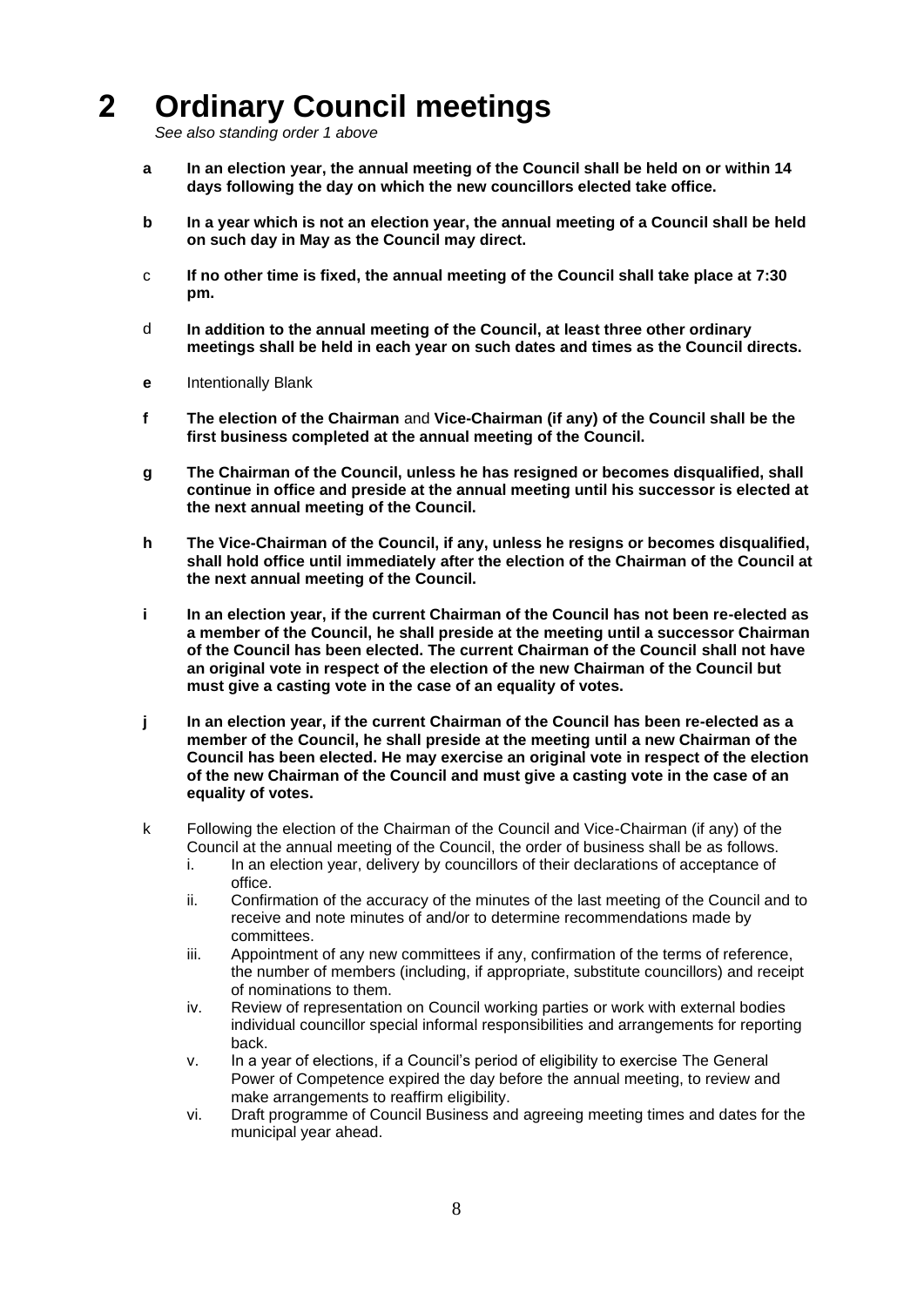# **3 Proper Officer**

- a The Council's Proper Officer shall be either (i) the clerk or such other employee as may be nominated by the Council from time to time or (ii) such other employee appointed by the Council to undertake the role of the Proper Officer during the Proper Officer's absence. The Proper Officer and the employee appointed to act as such during the Proper Officer's absence shall fulfil the duties assigned to the Proper Officer in standing orders.
- b The Council's Proper Officer shall do the following.
	- i. Upon the Council having first resolved that service of summons on councillors confirming the time, date, venue and the agenda for a meeting by delivery or post at their residences at least 3 clear days before a meeting is not expedient electronically serve on councillors a summons confirming the time, date, venue and the agenda of a meeting of the Council and a meeting of a committee and a sub-committee at least 3 clear days before the meeting provided any such email contains the electronic signature and title of the Proper Officer.
	- ii. **Give public notice of the time, date, venue and agenda at least 3 clear days before a meeting of the Council or a meeting of a committee** or a subcommittee **(provided that the public notice with agenda of an extraordinary meeting of the Council convened by councillors is signed by them)**.
	- iii. Subject to standing orders 4(a)–(e) below, include in the agenda all motions in the order received unless a councillor has given written notice at least ( 3 ) clear days before the meeting confirming his withdrawal of it.
	- iv. **Convene a meeting of full Council for the election of a new Chairman of the Council, occasioned by a casual vacancy in his office, in accordance with standing order** [**3(b)i**] OR [3(b)ii] **above**.
	- v. Make available for inspection the minutes of meetings.
	- vi. **Receive and retain copies of byelaws made by other local authorities.**
	- vii. **Receive and retain declarations of acceptance of office from councillors.**
	- viii. Retain a copy of every councillor's register of interests and any changes to it and keep copies of the same available for inspection.
	- ix. Keep proper records required before and after meetings;
	- x. Process all requests made under the Freedom of Information Act 2000 and Data Protection Act 1998, in accordance with and subject to the Council's procedures relating to the same.
	- xi. Receive and send general correspondence and notices on behalf of the Council except where there is a resolution to the contrary.
	- xii. Manage the organisation, storage of and access to information held by the Council in paper and electronic form.
	- xiii. Arrange for legal deeds to be signed by 2 councillors and witnessed (*See also model standing orders 14(a) and (b).*)
	- xiv. Arrange for the prompt authorisation, approval, and instruction regarding any payments to be made by the Council in accordance with the Council's financial regulations.
	- xv. Record every planning application notified to the Council and the Council's response to the local planning authority on an electronic spreadsheet for such purpose;
	- xvi. Refer a planning application received by the Council to the [Chairman or in his absence the Vice-Chairman of the Council] within 2 working days of receipt to facilitate an extraordinary meeting if the nature of a planning application requires consideration before the next ordinary meeting of the Council.
	- xvii. Shall ensure that anti-virus, anti-spyware and firewall, software with automatic updates, together with a high level of security is used on the councils' computer.
	- xviii. **Give public notice of the time, date, venue and agenda at least 3 clear days before a meeting of the Council or a meeting of a committee** or a subcommittee **(provided that the public notice with agenda of an extraordinary meeting of the Council convened by councillors is signed by them)**.
	- xix. Action or undertake activity or responsibilities instructed by resolution or contained in standing orders.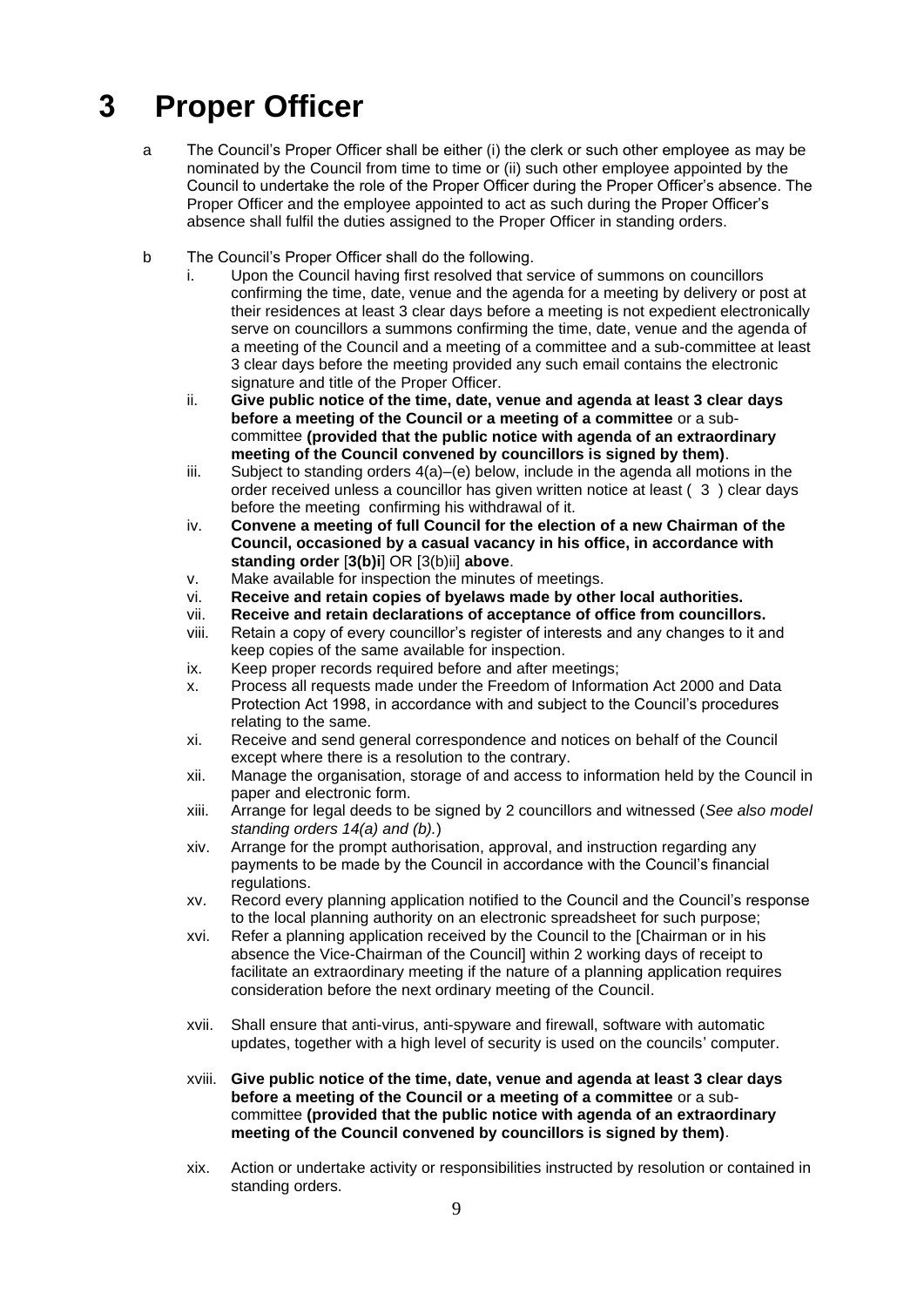#### **4 Motions requiring written notice**

- a In accordance with standing order 3(b)(ii) above, no motion may be moved at a meeting unless it is included in the agenda and the mover has given written notice of its wording to the Council's Proper Officer at least ( 7 ) clear days before the next meeting.
- b The Proper Officer may, before including a motion in the agenda received in accordance with standing order 4(a) above, correct obvious grammatical or typographical errors in the wording of the motion.
- c If the Proper Officer considers the wording of a motion received in accordance with standing order 4(a) above is not clear in meaning, the motion shall be rejected until the mover of the motion resubmits it in writing to the Proper Officer in clear and certain language at least ( 5 ) clear days before the meeting.
- d If the wording or nature of a proposed motion is considered unlawful or improper, the Proper Officer shall consult with the Chairman of the forthcoming meeting or, as the case may be, the Councillors who have convened the meeting, to consider whether the motion shall be included or rejected in the agenda.
- e Having consulted the Chairman or councillors pursuant to standing order 4(d) above, the decision of the Proper Officer as to whether or not to include the motion in the agenda shall be final.
- f Notice of every motion received in accordance with the Council's standing orders shall be numbered in the order received and shall be entered in a book, which shall be open to inspection by all councillors.
- g Every motion rejected in accordance with the Council's standing orders shall be duly recorded with a note by the Proper Officer giving reasons for its rejection in a book for that purpose, which shall be open to inspection by all councillors.
- h Every motion and resolution shall relate to the Council's statutory functions, powers and lawful obligations or shall relate to an issue which specifically affects the Council's area or its residents.

## **5 Motions not requiring written notice**

- a Motions in respect of the following matters may be moved without written notice.
	- i. To appoint a person to preside at a meeting.
	- ii. To approve the absences of councillors.
	- iii. To approve the accuracy of the minutes of the previous meeting.
	- iv. To correct an inaccuracy in the minutes of the previous meeting.
	- v. To dispose of business, if any, remaining from the last meeting.
	- vi. To alter the order of business on the agenda for reasons of urgency or expedience.
	- vii. To proceed to the next business on the agenda.
	- viii. To close or adjourn debate.
	- ix. To refer by formal delegation a matter to a committee or to a sub-committee or an employee.
	- x. To appoint a committee or sub-committee or any councillors (including substitutes) thereto.
	- xi. To receive nominations to a committee or sub-committee.
	- xii. To dissolve a committee or sub-committee.
	- xiii. To note the minutes of a meeting of a committee or sub-committee.
	- xiv. To consider a report and/or recommendations made by a committee or a subcommittee or an employee.
	- xv. To consider a report and/or recommendations made by an employee, professional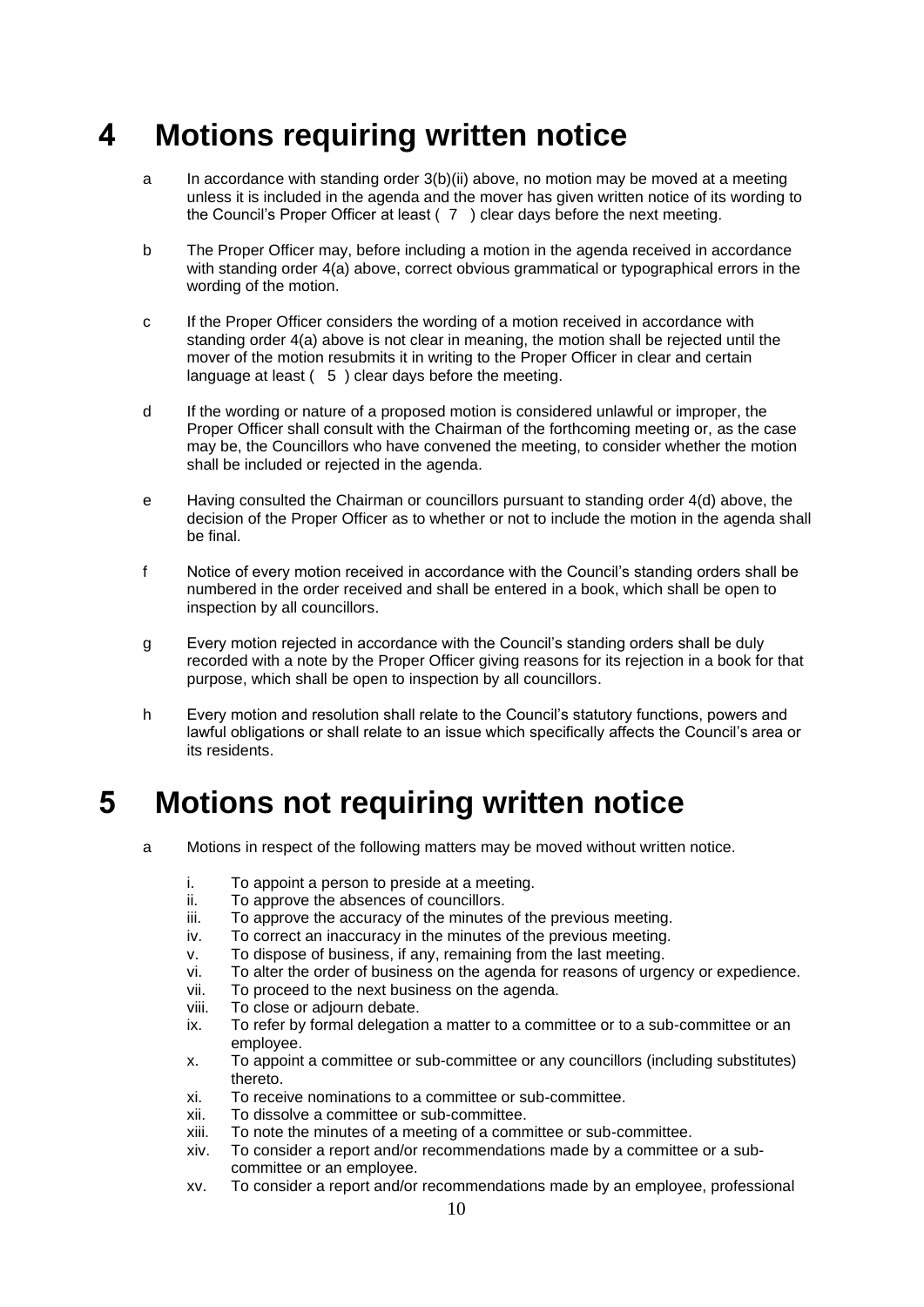advisor, expert or consultant.

- xvi. To authorise legal deeds to be signed by two councillors and witnessed. *(See standing orders 14(a) and (b) below.)*
- xvii. To authorise the payment of monies up to (£ 300).
- xviii. To amend a motion relevant to the original or substantive motion under consideration which shall not have the effect of nullifying it.
- xix. To extend the time limit for speeches.
- xx. To exclude the press and public for all or part of a meeting in respect of confidential or other information which is prejudicial to the public interest.
- xxi. To silence or exclude from the meeting a Councillor or a member of the public for disorderly conduct.
- xxii. To give the consent of the Council if such consent is required by standing orders.
- **xxiii. To suspend any standing order except those which are mandatory by law.**
- xxiv. To adjourn the meeting.
- xxv. To appoint representatives to outside bodies and to make arrangements for those representatives to report back the activities of outside bodies.
- xxvi. To answer questions from councillors not requiring a decision.

b If a motion falls within the terms of reference of a committee or sub-committee or within the delegated powers conferred on an employee, a referral of the same may be made to such committee or sub-committee or employee provided that the Chairman may direct for it to be dealt with at the present meeting for reasons of urgency or expedience.

#### **6 Rules of debate**

- a Motions included in an agenda shall be considered in the order that they appear on the agenda unless the order is changed at the Chairman's direction for reasons of expedience.
- b Subject to standing orders 4(a)–(e) above, a motion shall not be considered unless it has been proposed and seconded.
- c Subject to standing order 3(b) (ii) above, a motion included in an agenda not moved by the councillor who tabled it, may be treated as withdrawn.
- d A motion to amend an original or substantive motion shall not be considered unless proper notice has been given after the original or substantive motion has been seconded and notice of such amendment, shall, if required by the Chairman, be reduced to writing and handed to the Chairman who shall determine the order in which they are considered.
- e A Councillor may move amendments to his own motion. If a motion has already been seconded, an amendment to it shall be with the consent of the seconder.
- f Any amendment to a motion shall be either:
	- i. to leave out words;
	- ii. to add words;
	- iii. to leave out words and add other words.
- g A proposed or carried amendment to a motion shall not have the effect of rescinding the original or substantive motion under consideration.
- h Only one amendment shall be moved and debated at a time, the order of which shall be directed by the Chairman. No further amendment to a motion shall be moved until the previous amendment has been disposed of.
- i Subject to Standing Order 6(h) above, one or more amendments may be discussed together if the Chairman considers this expedient but shall be voted upon separately.
- j Pursuant to standing order 6(h) above, the number of amendments to an original or substantive motion, which may be moved by a councillor, is limited to one.
- k If an amendment is not carried, other amendments shall be moved in the order directed by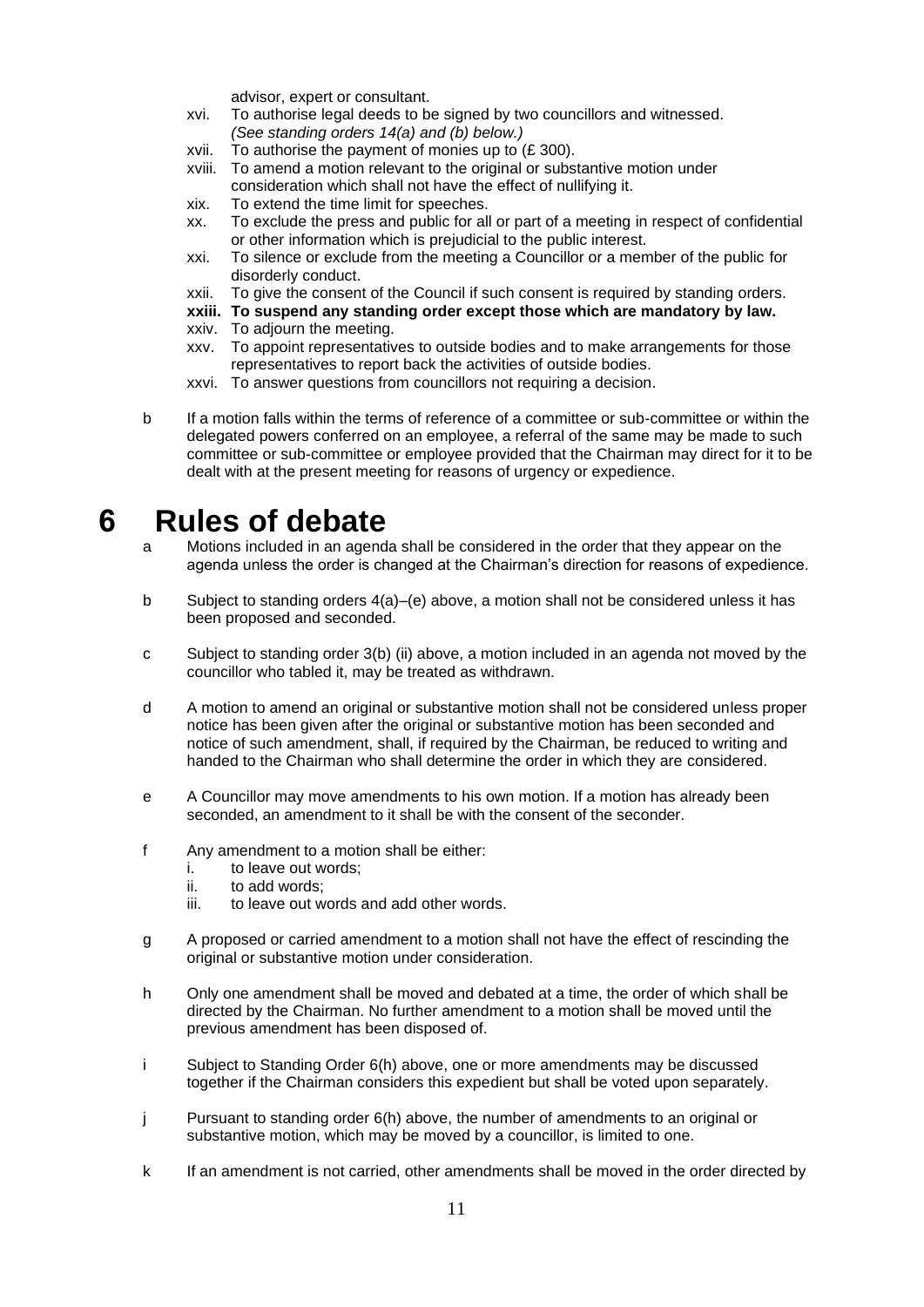the Chairman.

- l If an amendment is carried, the original motion, as amended, shall take the place of the original motion and shall become the substantive motion upon which any further amendment may be moved.
- m The mover of a motion or the mover of an amendment shall have a right of reply, not exceeding (3) minutes.
- n Where a series of amendments to an original motion are carried, the mover of the original motion shall have a right of reply in respect of the substantive motion at the very end of debate and immediately before it is put to the vote.
- o Subject to standing orders 6(m) and (n) above, a councillor may not speak further in respect of any one motion except to speak once on an amendment moved by another councillor or to make a point of order or to give a personal explanation.
- p During the debate of a motion, a councillor may interrupt only on a point of order or a personal explanation and the councillor who was interrupted shall stop speaking. A Councillor raising a point of order shall identify the standing order which he considers has been breached or specify the irregularity in the meeting he is concerned by.
- q A point of order shall be decided by the Chairman and his decision shall be final.
- r With the consent of the seconder and/or of the meeting, a motion or amendment may be withdrawn by the proposer. A councillor shall not speak upon the said motion or amendment unless permission for the withdrawal of the motion or amendment has been refused.
- s Subject to standing order 6(o) above, when a councillor's motion is under debate no other motion shall be moved except:
	- i. to amend the motion;
	- ii. to proceed to the next business;
	- iii. to adjourn the debate;
	- iv. to put the motion to a vote;
	- v. to ask a person to be silent or for him to leave the meeting;
	- vi. to refer a motion to a committee or sub-committee for consideration;
	- vii. to exclude the public and press;
	- viii. to adjourn the meeting;
	- ix. to suspend any standing order, except those which are mandatory.
- t In respect of standing order 6(s) (iv) above, the Chairman shall first be satisfied that the motion has been sufficiently debated before it is seconded and put to the vote. The Chairman shall call upon the mover of the motion under debate to exercise or waive his right of reply and shall put the motion to the vote after that right has been exercised or waived. The adjournment of a debate or of the meeting shall not prejudice the mover's right of reply at the resumption.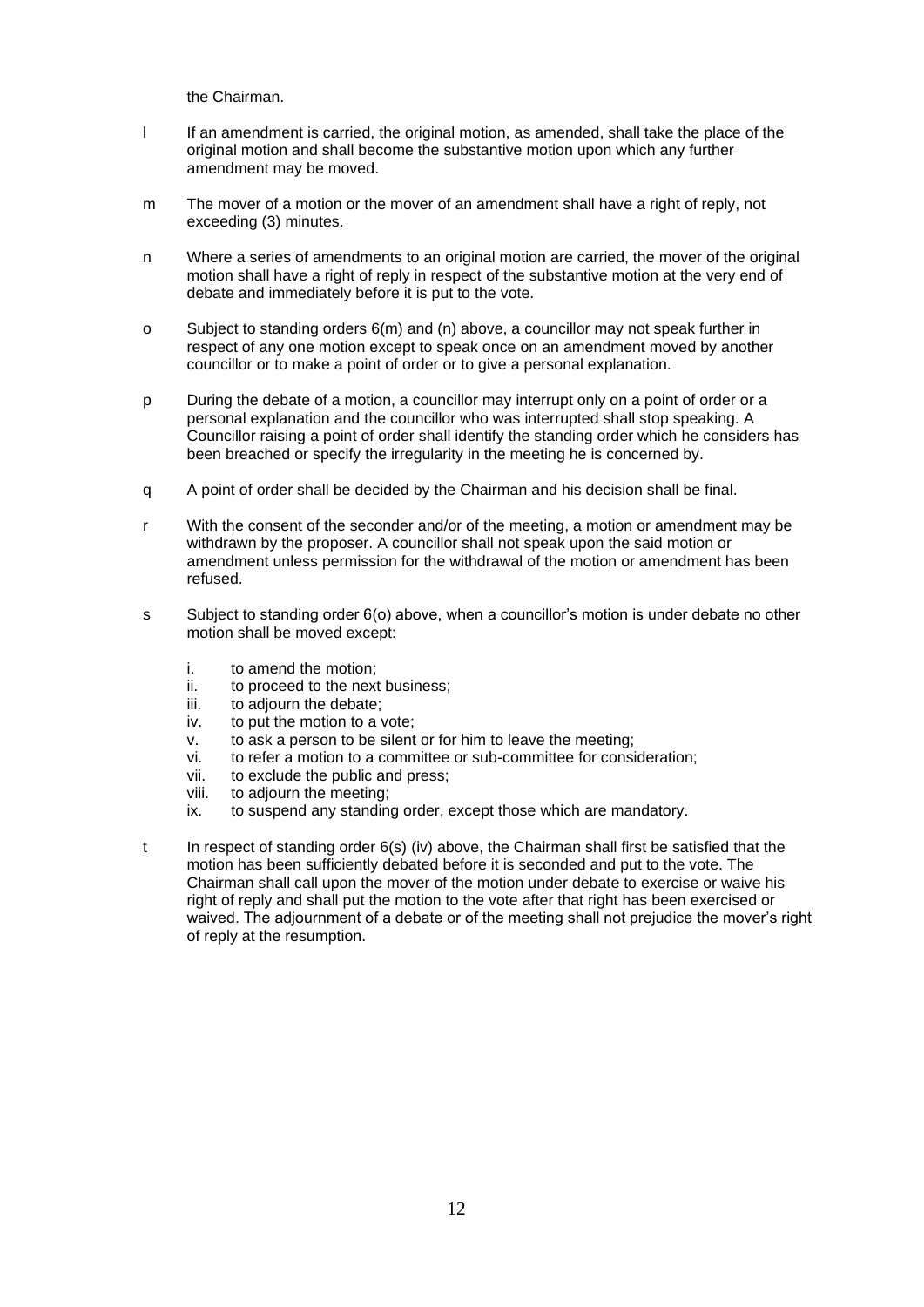# **7 Code of conduct (England)**

*See also standing orders 1(d)–(i) above* 

- **a All councillors shall observe the code of conduct adopted by the Council.**
- b All councillors shall undertake training in the code of conduct within 6 months of the delivery of their declaration of acceptance of office.
- c Members or co-opted members with a Disclosable Pecuniary Interest or prejudicial pecuniary interest must leave the room whilst any discussion or voting takes place.

#### **8 Questions**

- a A councillor may seek an answer to a question concerning any business of the Council provided (7) clear days notice of the question has been given to the Proper Officer.
- b Questions not related to items of business on the agenda for a meeting shall only be asked during the part of the meeting set aside for such questions.
- c Every question shall be put and answered without discussion.

#### **9 Minutes**

- a If a copy of the draft minutes of a preceding meeting has been circulated to councillors no later than the day of service of the summons to attend the scheduled meeting they shall be taken as read.
- b No discussion of the draft minutes of a preceding meeting shall take place except in relation to their accuracy. A motion to correct an inaccuracy in the minutes shall be raised in accordance with standing order 5(a) (iv) above.
- c Minutes, including any amendment to correct their accuracy, shall be confirmed by resolution and shall be signed by the Chairman of the meeting and stand as an accurate record of the meeting to which the minutes relate.
- d If the Chairman of the meeting does not consider the minutes to be an accurate record of the meeting to which they relate, he shall sign the minutes and include a paragraph in the following terms or to the same effect:

"The Chairman of this meeting does not believe that the minutes of the meeting of the  $( )$ held on [date] in respect of () were a correct record but his view was not upheld by the majority of the () and the minutes are confirmed as an accurate record of the proceedings."

e Upon a resolution which confirms the accuracy of the minutes of a meeting, any previous draft minutes or recordings of the meeting shall be destroyed.

#### **10 Disorderly conduct**

- a No person shall obstruct the transaction of business at a meeting or behave offensively or improperly.
- b If, in the opinion of the Chairman, there has been a breach of standing order 10(a) above, the Chairman shall express that opinion and thereafter any councillor (including the Chairman) may move that the person be silenced or excluded from the meeting, and the motion, if seconded, shall be put forthwith and without discussion.
- c If a resolution made in accordance with standing order 10(b) above, is disobeyed, the Chairman may take such further steps as may reasonably be necessary to enforce it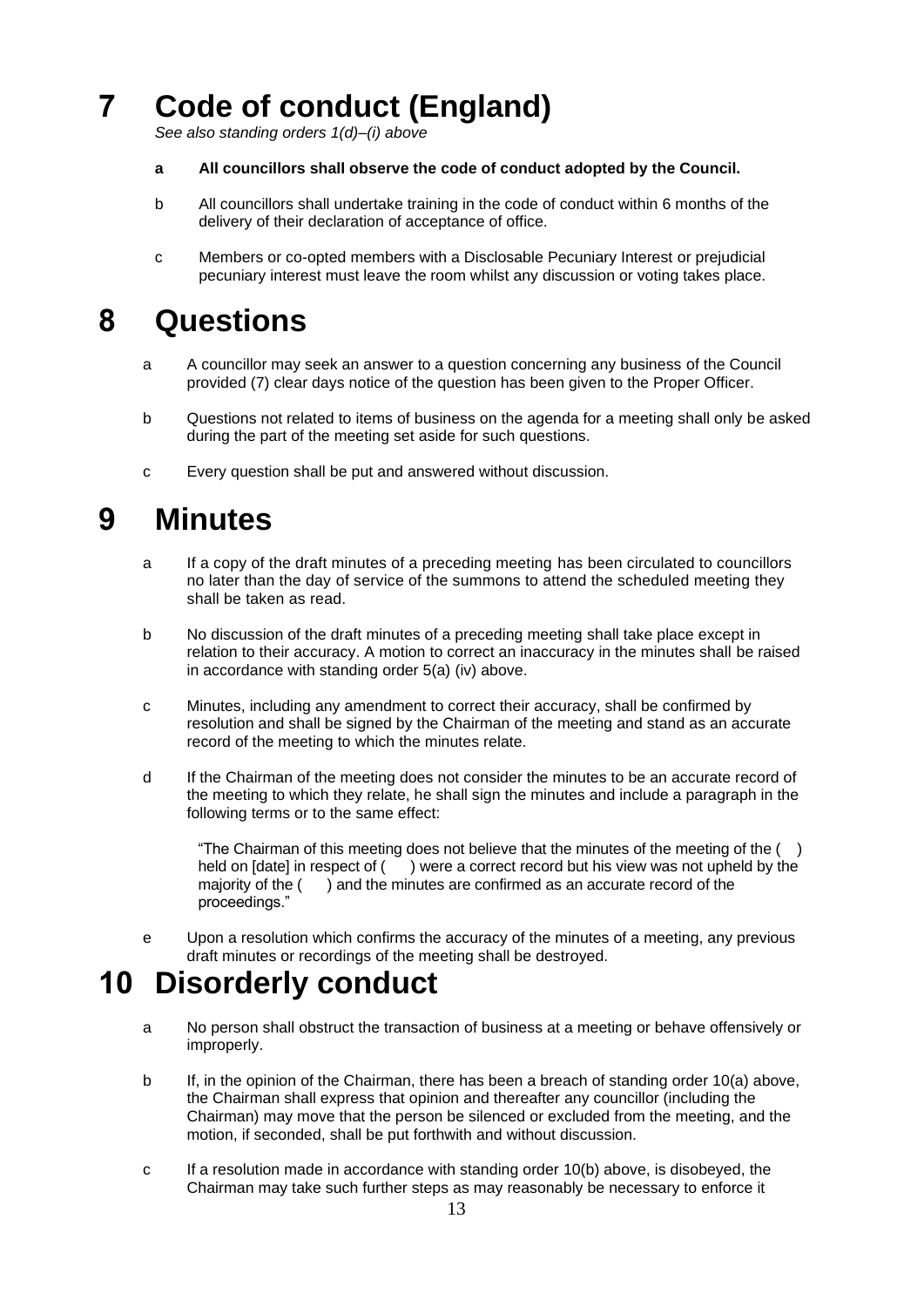and/or he may adjourn the meeting.

## **11 Rescission of previous resolutions**

- a A resolution (whether affirmative or negative) of the Council shall not be reversed within 6 months except either by a special motion, the written notice whereof bears the names of at least (3) members of the Council, or by a motion moved in pursuance of the report or recommendation of a committee, sub committee, working party or the Chairman.
- b When a special motion or any other motion moved pursuant to standing order 11(a) above has been disposed of, no similar motion may be moved within a further 6 months.

## **12 Voting on appointments**

a Where more than 2 persons have been nominated for a position to be filled by the Council and none of those persons has received an absolute majority of votes in their favour, the name of the person having the least number of votes shall be struck off the list and a fresh vote taken. This process shall continue until a majority of votes is given in favour of one person. Any tie may be settled by the Chairman's casting vote.

#### **13 Expenditure**

- a Any expenditure incurred by the Council shall be in accordance with the Council's financial regulations.
- b **The Council's financial regulations shall be reviewed once a year.**
- **c The Council's financial regulations may make provision for the authorisation of the payment of money in exercise of any of the Council's functions to be delegated to a committee, sub-committee or to an employee.**

## **14 Execution and sealing of legal deeds**

*See also standing order 5(a)(xvi) above*

- a A legal deed shall not be executed on behalf of the Council unless the same has been authorised by a resolution.
- b **In accordance with a resolution made under standing order 14(a) above, any two members of the Council, may sign, on behalf of the Council, any deed required by law and the Proper Officer shall witness their signatures.**

(The above is applicable to a Council without a common seal.)

## **15 Committees**

*See also standing order 1 above* 

- a The Council may, at its annual meeting, appoint standing committees and may at any other time appoint such other committees as may be necessary, and:
	- i. shall determine their terms of reference;
	- ii. may permit committees to determine the dates of their meetings;
	- iii. shall appoint and determine the term of office of councillor or non-councillor members of such a committee (unless the appointment of non-councillors is prohibited by law) so as to hold office no later than the next annual meeting;
	- iv. may appoint substitute councillors to a committee whose role is to replace ordinary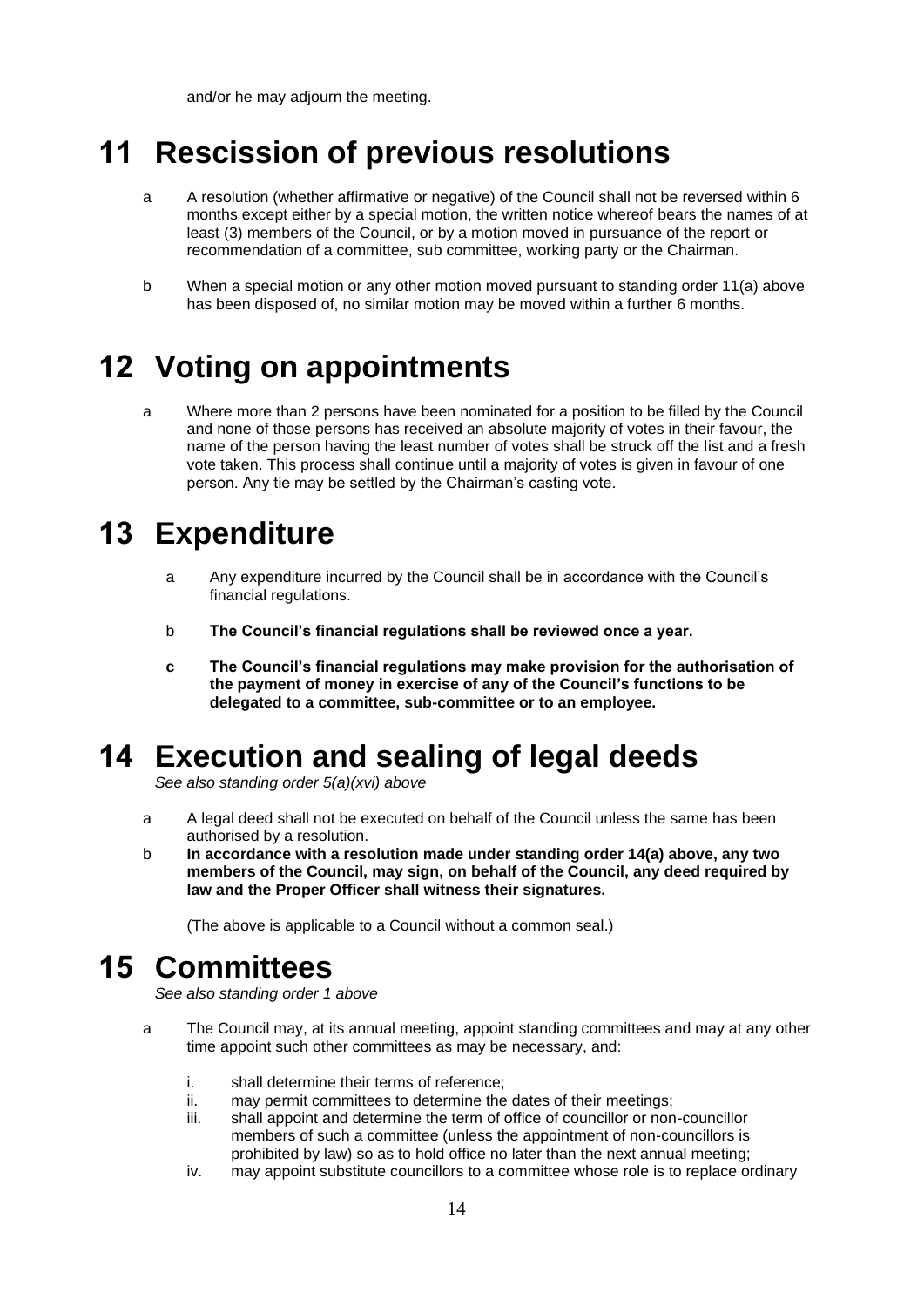councillors at a meeting of a committee if ordinary councillors of the committee have confirmed to the Proper Officer ( 5 ) clear days before the meeting that they are unable to attend;

- v. an ordinary member of a committee who has been replaced at a meeting by a substitute member (in accordance with standing order 15(a)(iv) above) shall not be permitted to participate in debate or vote on business at that meeting and may only speak during any public participation session during the meeting;
- vi. the chairman and vice chairman of the Council shall be ex officio members of every committee and if both attend the Chairman shall if he/she desires chair the meeting and if only the vice-chairman attends he/she shall if he/she desires chair the meeting.\*
- vii. may in accordance with standing orders, dissolve a committee at any time.

#### **16 Sub-committees**

*See also standing order 1 above*

a Unless there is a Council resolution to the contrary, every committee may appoint a subcommittee whose terms of reference and members shall be determined by resolution of the committee. Sub-Committees shall report all matters back for decision by the Committee or recommendation to the Council by the Committee.

# **17 Extraordinary meetings**

*See also standing order 1 above*

- **a The Chairman of the Council may convene an extraordinary meeting of the Council at any time.**
- b **If the Chairman of the Council does not or refuses to call an extraordinary meeting of the Council within 7 days of having been requested to do so by two councillors, those two councillors may convene an extraordinary meeting of the Council. The statutory public notice giving the time, venue and agenda for such a meeting must be signed by the two councillors.**
- c The Chairman of a committee (or a sub-committee) may convene an extraordinary meeting of the committee or sub-committee at any time.
- d If the Chairman of a committee (or a sub-committee) does not or refuses to call an extraordinary meeting within (7) days of having been requested by to do so by (2) councillors, those (2) councillors may convene an extraordinary meeting of a committee (or a sub-committee). The statutory public notice giving the time, venue and agenda for such a meeting must be signed by (2) councillors.

## **18 Advisory committees**

*See also standing order 1 above*

- a The Council may appoint advisory committees and working parties comprised of a number of councillors and non-councillors.
- b Advisory committees, working parties and any sub-committees may consist wholly of persons who are non-councillors.
- c Advisory committees, working parties and any sub-committees are not required to hold public meetings but shall have no delegated powers and must report back to a public meeting unless Paragraph "1 c" is invoked.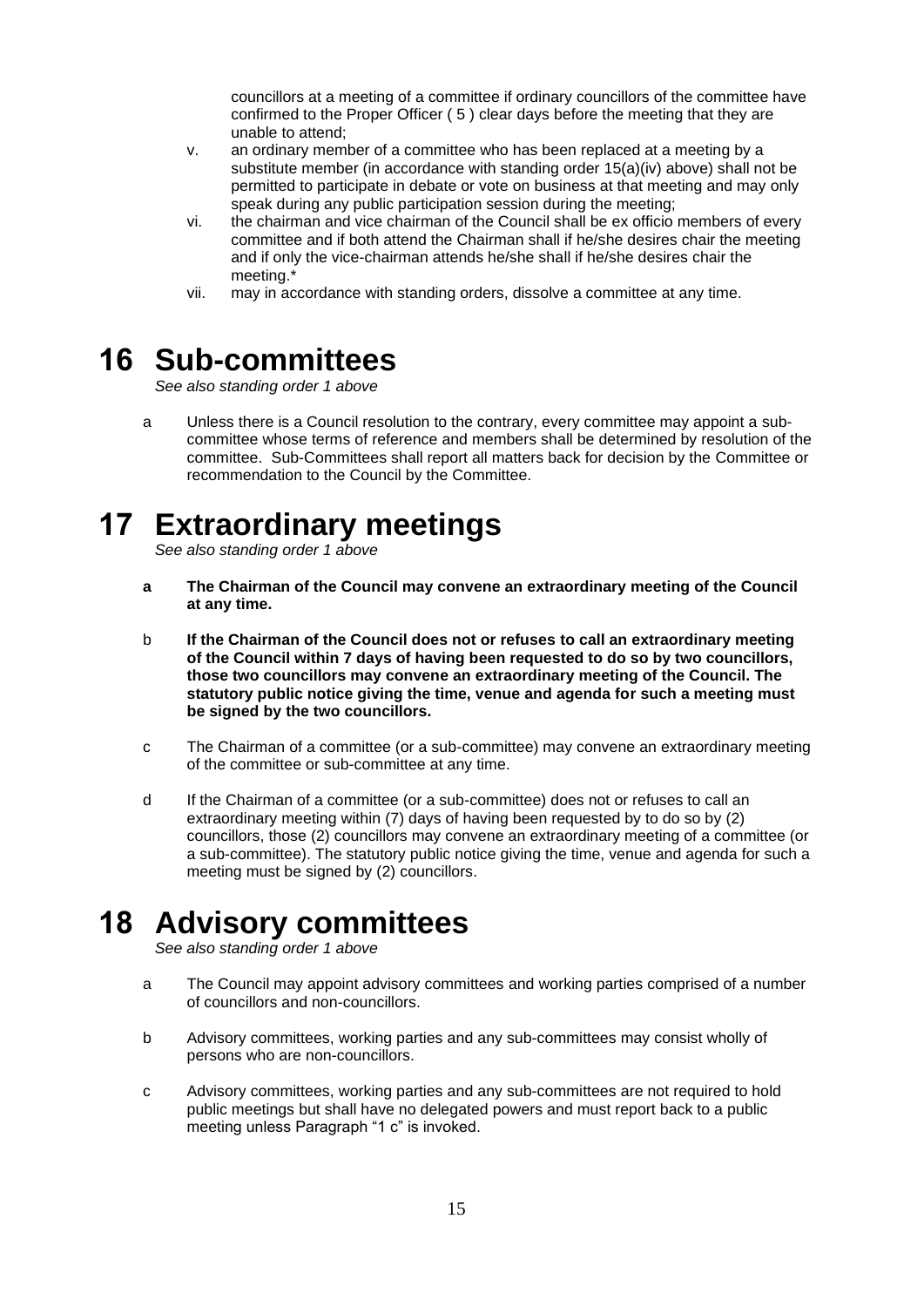## **19 Accounts and Financial Statement**

- a All payments by the Council shall be authorised, approved and paid in accordance with the Council's financial regulations, which shall be reviewed at least annually.
- b The Responsible Financial Officer shall supply to each councillor as soon as practicable after 31 March, 30 June, 30 September and 31 December in each year a statement summarising the Council's receipts and payments for the each quarter and the balances held at the end of a quarter. This statement should include a comparison with the budget for the financial year. A Financial Statement prepared on the appropriate accounting basis (receipts and payments, or income and expenditure) for a year to 31 March shall be presented to each councillor before the end of the following month of May. The Statement of Accounts of the Council (which is subject to external audit), including the annual governance statement, shall be presented to Council for formal approval before 30 June.

## **20 Estimates/precepts**

- a **The Council shall approve written estimates for the coming financial year** at its meeting before the end of January.
- b Any committee desiring to incur expenditure shall give the Proper Officer a written estimate of the expenditure recommended for the coming year no later than December.

#### **21 Canvassing of and recommendations by councillors**

- a Canvassing councillors or the members of a committee or sub-committee, directly or indirectly, for appointment to or by the Council shall disqualify the candidate from such an appointment. The Proper Officer shall disclose the requirements of this standing order to every candidate.
- b A councillor or a member of a committee or sub-committee shall not solicit a person for appointment to or by the Council or recommend a person for such appointment or for promotion; but, nevertheless, any such person may give a written testimonial of a candidate's ability, experience or character for submission to the Council with an application for appointment.
- c This standing order shall apply to tenders as if the person making the tender were a candidate for an appointment.

## **22 Inspection of documents**

a Subject to standing orders to the contrary or in respect of matters which are confidential, a councillor may, for the purpose of his official duties (but not otherwise), inspect any document in the possession of the Council or a committee or a sub-committee, and request a copy for the same purpose. The minutes of meetings of the Council, its committees or sub-committees shall be available for inspection by councillors.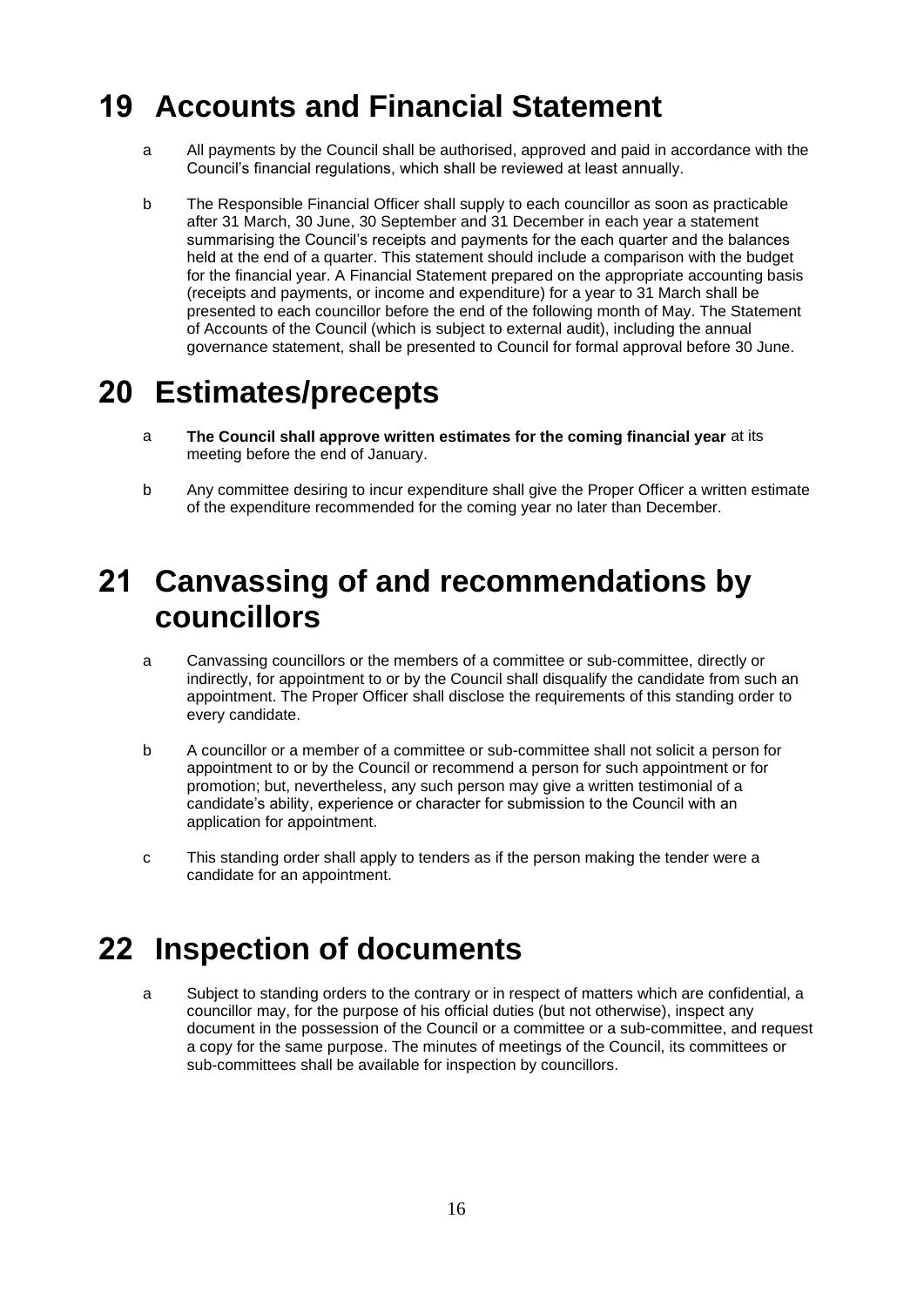# **23 Unauthorised activities**

- a Unless authorised by a resolution, no individual councillor shall in the name or on behalf of the Council, a committee or a sub-committee:
	- **i. inspect any land and/or premises which the Council has a right or duty to inspect; or**
	- **ii. issue orders, instructions or directions.**

# **24 Confidential business**

- a Councillors shall not disclose information given in confidence or which they believe, or ought to be aware is of a confidential nature to any person that has no legitimate right to the information.
- b A councillor in breach of the provisions of standing order 24(a) above may be removed from a committee or a sub-committee by a resolution of the Council.

# **25 The General Power of Competence**

- a Before exercising the General Power, a meeting of the full Council shall have passed a resolution to confirm it has satisfied the prescribed statutory criteria required to qualify as an eligible parish council.
- b The Council's period of eligibility begins on the date that the resolution under standing order 25 (a) above was made and expires on the day before the annual meeting of the Council that takes place in a year of ordinary elections following which it must re-confirm its eligibility at that Annual Meeting.
- c If the Council does not reconfirm its eligibility as referred to in 25 (b) above the Council continues to be an eligible council solely for the purpose of completing any activity undertaken in the exercise of the General Power which was not completed before the expiry of the Council's preceding period of eligibility referred to in standing order 25(b) e.

# **25 Matters affecting council employees**

- a If a meeting considers any matter personal to a Council employee, it shall not be considered until the Council or any committee has decided whether or not the press and public shall be excluded pursuant to standing order 1(c) above.
- b Subject to the Council's policy regarding absences from work, the Council's most senior employee shall notify the Chairman of the Council or, in his absence, the Vice-Chairman of any absence occasioned by illness or urgency and that person shall report such absence to the Council at its next meeting.
- c The Chairman of the Council or in his absence, the Vice-Chairman shall upon a resolution conduct a review of the performance and/or appraisal of the employee's job title and shall keep a written record of it. The review and/or appraisal shall be reported back and shall be subject to approval by resolution by the Council.
- d Staff grievance matters shall be dealt with in accordance with the Council's agreed Grievance Procedure which shall be kept under review.
- e Any persons responsible for all or part of the management of Council employees shall keep written records of all meetings relating to their performance, and capabilities, grievance and disciplinary matters.
- f The Council shall keep written records relating to employees secure. All paper records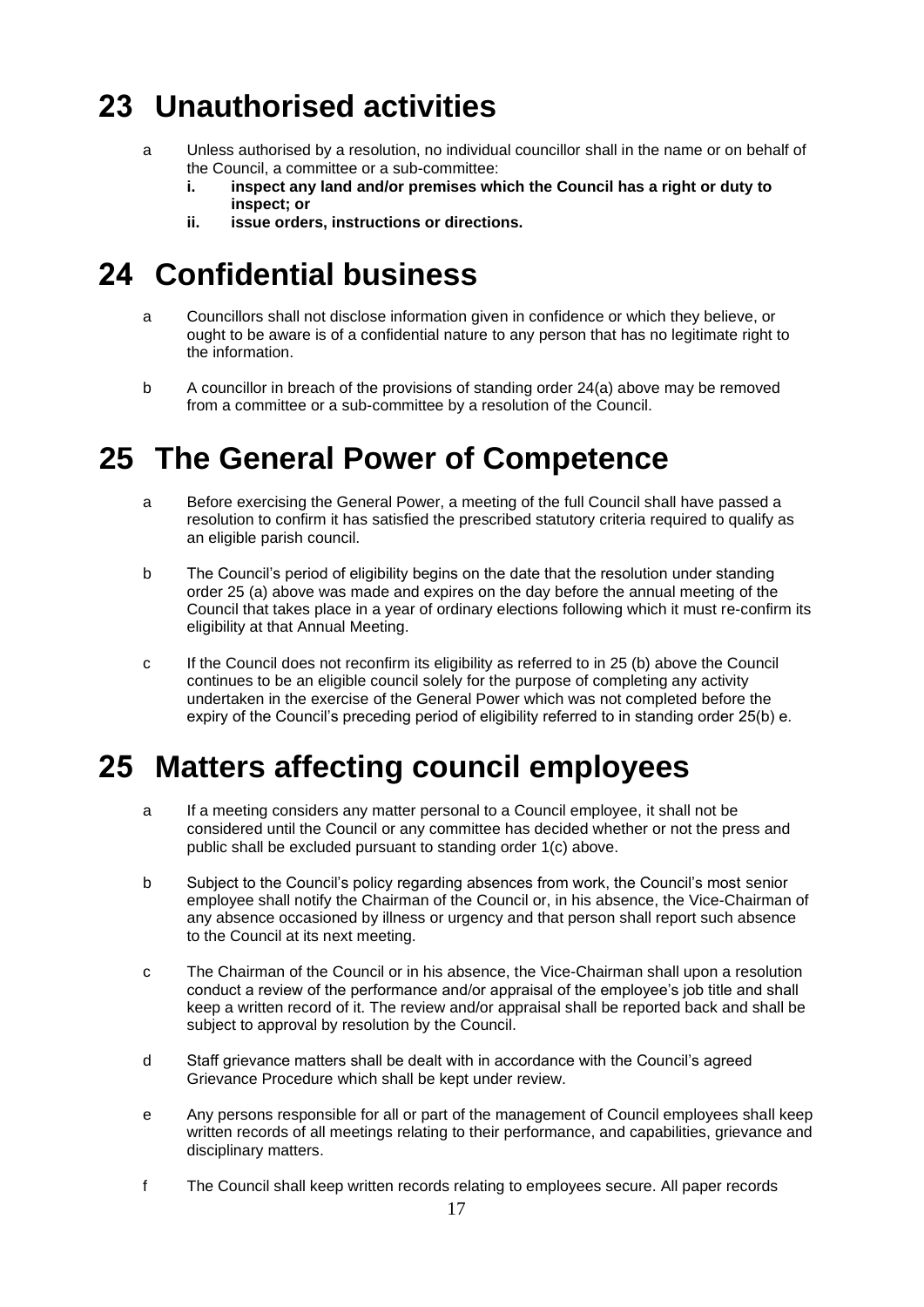shall be secured under lock and electronic records shall be password protected.

- g Records documenting reasons for an employee's absence due to ill health or details of a medical condition shall be made available only to those persons with responsibility for the same.
- h Only persons with line management responsibilities shall have access to employee records referred to in standing orders 26(g) and (h) above if so justified.
- i Access and means of access by keys and/or computer passwords to records of employment referred to in standing orders 26(g) and (h) above shall be provided only to (the Clerk) and the Chairman of the Council or other Member in accordance with the requirements of any agreed employment policies.

## **26 Freedom of Information Act 2000**

- a All requests for information held by the Council shall be processed in accordance with the Council's policy in respect of handling requests under the Freedom of Information Act 2000.
- b Correspondence from, and notices served by, the Information Commissioner shall be referred by the Proper Officer to the Chairman of the Council. The said Chairman shall have the power to do anything to facilitate compliance with the Freedom of Information Act 2000 including exercising the powers of the Proper Officer in respect of Freedom of Information requests set out under standing order 3(b) (x) above.

# **27 Relations with the press/media**

a All requests from the press or other media for an oral or written statement or comment from the Council shall be processed in accordance with the Council's policy in respect of dealing with the press and/or other media.

#### **28 Liaison with District and County or Unitary Councillors**

- a An invitation to attend a meeting of the Council shall be sent, together with the agenda, to the councillors of the District and County Council representing its electoral ward.
- b Unless the Council otherwise orders, a copy of each letter sent to the District or County shall be sent to the District or County councillor representing its electoral ward.

## **29 Financial matters**

- a The Council shall consider and approve financial regulations drawn up by the Responsible Financial Officer, which shall include detailed arrangements in respect of the following:
	- i. the accounting records and systems of internal control;
	- ii. the assessment and management of financial risks faced by the Council;
	- iii. the work of the Internal Auditor and the receipt of regular reports from the Internal Auditor, which shall be required at least annually;
	- iv. the inspection and copying by councillors and local electors of the Council's accounts and/or orders of payments;
	- v. procurement policies (subject to standing order 30(b) below) including the setting of values for different procedures where the contract has an estimated value of less than £60,000.
- b **Any proposed contract for the supply of goods, materials, services and the**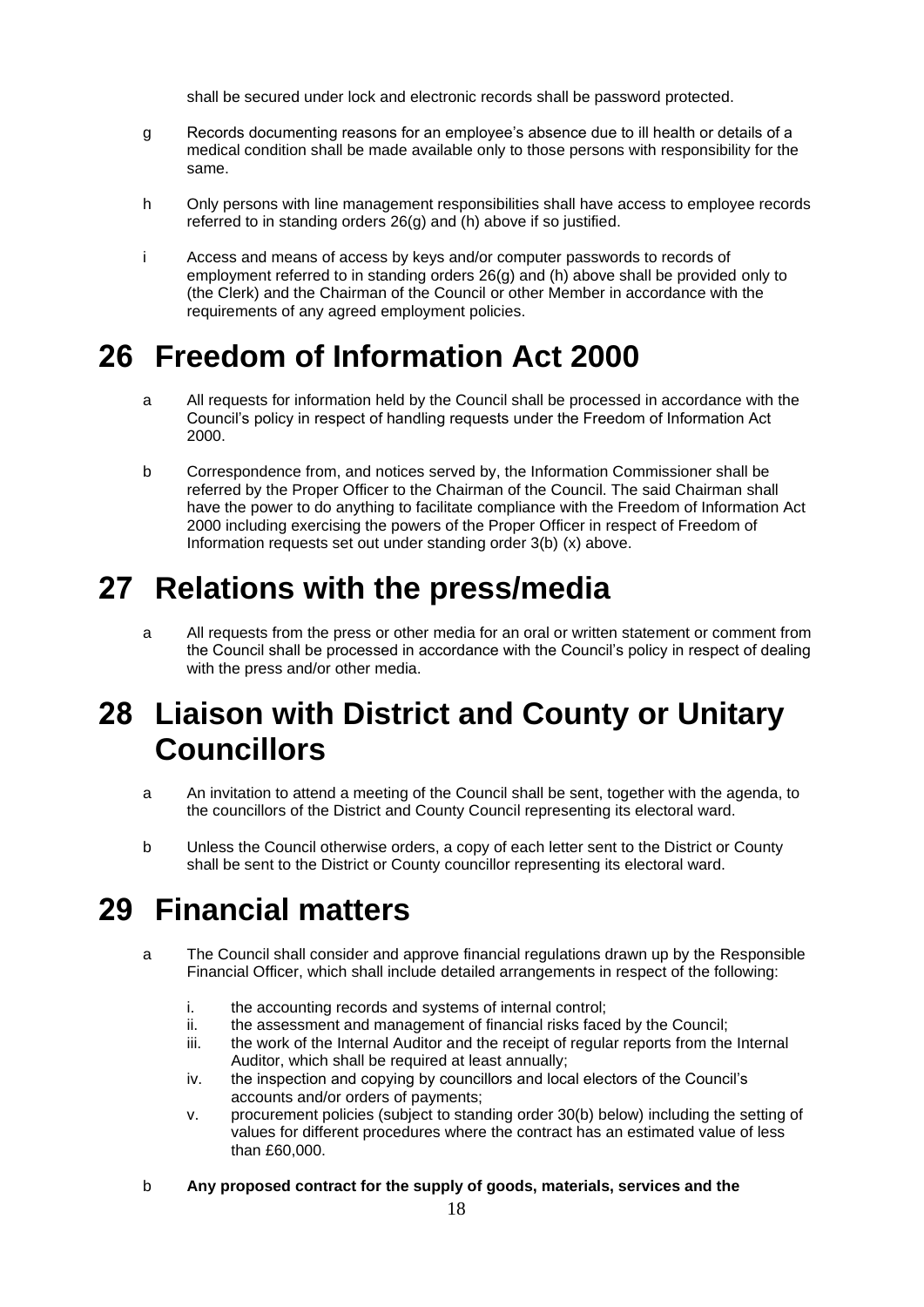**execution of works with an estimated value in excess of [**£60,000**] shall be procured on the basis of a formal tender as summarised in standing order 11 Contracts below.**

- c Any formal tender process shall comprise the following steps:
	- i. a public notice of intention to place a contract to be placed in a local newspaper;
	- ii. a specification of the goods, materials, services and the execution of works shall be drawn up;
	- iii. tenders are to be sent, in a sealed marked envelope, to the Proper Officer by a stated date and time;
	- iv. tenders submitted are to be opened, after the stated closing date and time, by the Proper Officer and at least one member of the Council;
	- v. tenders are then to be assessed and reported to the appropriate meeting of Council or Committee.
- d Neither the Council, nor any committee, is bound to accept the lowest tender, estimate or quote.
- e Where the value of a contract is likely to exceed £138,893 (or other threshold specified by the Office of Government Commerce from time to time) the Council must consider whether the Public Contracts Regulations 2006 (SI No.5, as amended) and the Utilities Contracts Regulations 2006 (SI No. 6, as amended) apply to the contract and, if either of those Regulations apply, the Council must comply with EU procurement rules.

#### **30 Allegations of breaches of the code of conduct**

- a On receipt of a notification that there has been an alleged breach of the code of conduct the Proper Officer shall refer it to the Council.
- b Where the notification relates to a complaint made by the Proper Officer, the Proper Officer shall notify the Chairman of that fact, who, upon receipt of such notification, shall nominate a person to assume the duties of the Proper Officer set out in the remainder of this standing order, who shall continue to act in respect of that matter as such until the complaint is resolved.
- c Where a notification relates to a complaint made by an employee (not being the Proper Officer) the Proper Officer shall ensure that the employee in question does not deal with any aspect of the complaint.
- d The subject matter of notifications shall be confidential and, insofar as it is possible to do so by law, the Council (including the Proper Officer and the Chairman) shall take the steps set out below, together with other steps considered necessary, to maintain confidentiality.
	- i. Draft the summonses and agendas in such a way that the identity and subject matter of the complaint are not disclosed.
	- ii. Ensure that any background papers containing the information set out in standing order 31(a) above are not made public.
	- iii. Ensure that the public and press are excluded from meetings as appropriate.
	- iv. Ensure that the minutes of meetings preserve confidentiality.
	- v. Consider any liaison that may be required with the person or body with statutory responsibility for the investigation of the matter.
- e Standing order 30(d) above should not be taken to prohibit the Council (whether through the Proper Officer or the Chairman) from disclosing information to members and officers of the Council or to other persons where such disclosure is necessary to deal with the complaint or is required by law.
- f The Council shall have the power to: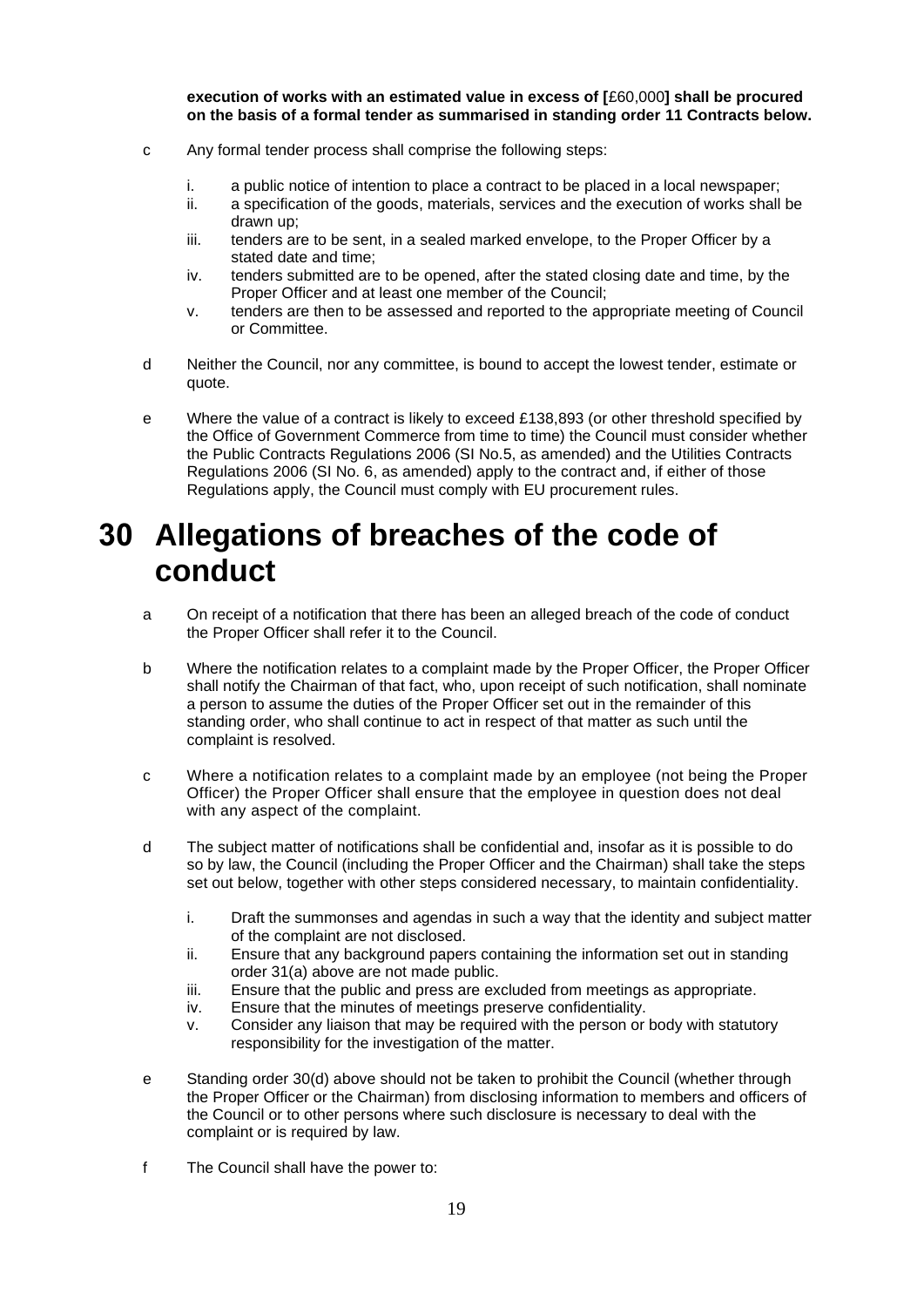- i. seek documentary and other evidence from the person or body with statutory responsibility for investigation of the matter;
- ii. seek and share information relevant to the complaint;
- iii. grant the member involved a financial indemnity in respect of legal costs, which shall be in accordance with the law and subject to approval by a meeting of the full Council.
- g References in standing order 31 to a notification shall be taken to refer to a communication of any kind which relates to a breach or an alleged breach of the code of conduct by a councillor.

#### **31 Variation, revocation and suspension of standing orders**

- a Any or every part of the standing orders, except those which are mandatory by law, may be suspended by resolution in relation to any specific item of business.
- b A motion to add to or vary or revoke one or more of the Council's standing orders, not mandatory by law, shall be proposed by a special motion, the written notice whereof bears the names of as least (2) councillors.

## **32 Standing orders to be given to councillors**

- a The Proper Officer shall provide a copy of the Council's standing orders to a councillor upon delivery of his declaration of acceptance of office.
- b The Chairman's decision as to the application of standing orders at meetings shall be final.
- c A councillor's failure to observe standing orders more than 3 times in one meeting may result in him being excluded from the meeting in accordance with standing orders.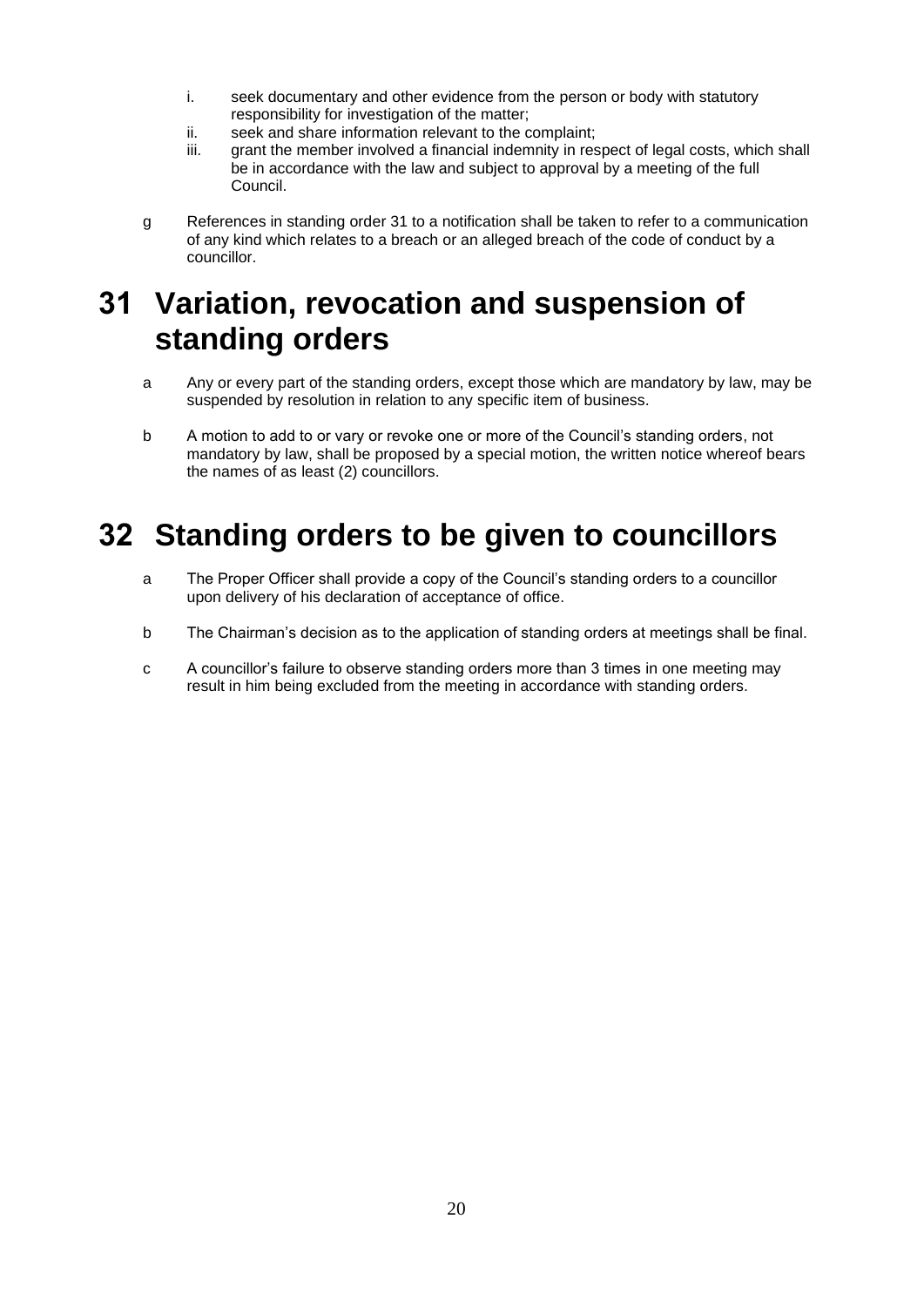# **PART THREE: DELEGATED POWERS**

#### **1 The Council**

All powers are reserved to the Council as a whole except as hereinafter set out.

#### **2 Delegated to the Clerk**

- (a) The power to obtain quotations for goods and services in accordance with financial regulations provided the potential value does not exceed the threshold for the seeking of formal tenders.
- (b) The power to incur expenditure of up to £300 subject to reporting the exercise of the power to the next Council Meeting in order to effect emergency repairs or to renew anti-virus software or to maintain essential stocks of paper and computer consumables (whether or not there is specific budgetary provision) or to take advantage of time limited opportunities to obtain advantageous prices.
- (c) The power to respond to routine correspondence or consultations where factual information only is required.
- (d) (i) The power to make minor corrections to the Constitution and any other Council policy or procedural documents to amend obvious errors or to revise such documents to ensure consistency with the law subject to such amendments being brought to the attention of the Council at the next full document review.
- (d) (ii) The power to take any other action designed to ensure that the Council operates within the law subject to such actions being brought to the attention of the Council at the next meeting.
- (d) (iii) The power to make any document amendments designed to ensure that such documents agree with the relevant paragraphs in the Constitution subject to such amendments being brought to the attention of the Council at the next full review of the relevant document.
- (e) The power to apply for grant aid in respect of any expenditure approved by the Council or in the Council's budgets.
- (f) The power to approve a dispensation relating to a disclosable pecuniary interest upon receipt of a request in writing by the councillor or co-opted member to the Proper Officer where not to do so would result in the business of the meeting being impeded.
- (g) That in accordance with §101 of the Local Government Act 1972, in exceptional circumstances the clerk is empowered to take any decision that would normally be taken by the council. Such a decision may only be taken: where there would be a significant loss, either financial or of opportunity, that would be detrimental to the community were the decision not taken until the next scheduled meeting of the council; AND following consultation with and seeking guidance from at least one member, preferably the chairman or vice-chairman in that order; AND if the decision entails new expenditure by the council, that no expenditure be committed that exceeds 20% of the council's reserves. The decision and circumstances shall be reported to the next available meeting of the council."

#### **3 Delegated to the Clerk in consultation with the Chairman**

(i) The power to vire sums between budget sub- headings subject to these being reported to members on a quarterly basis.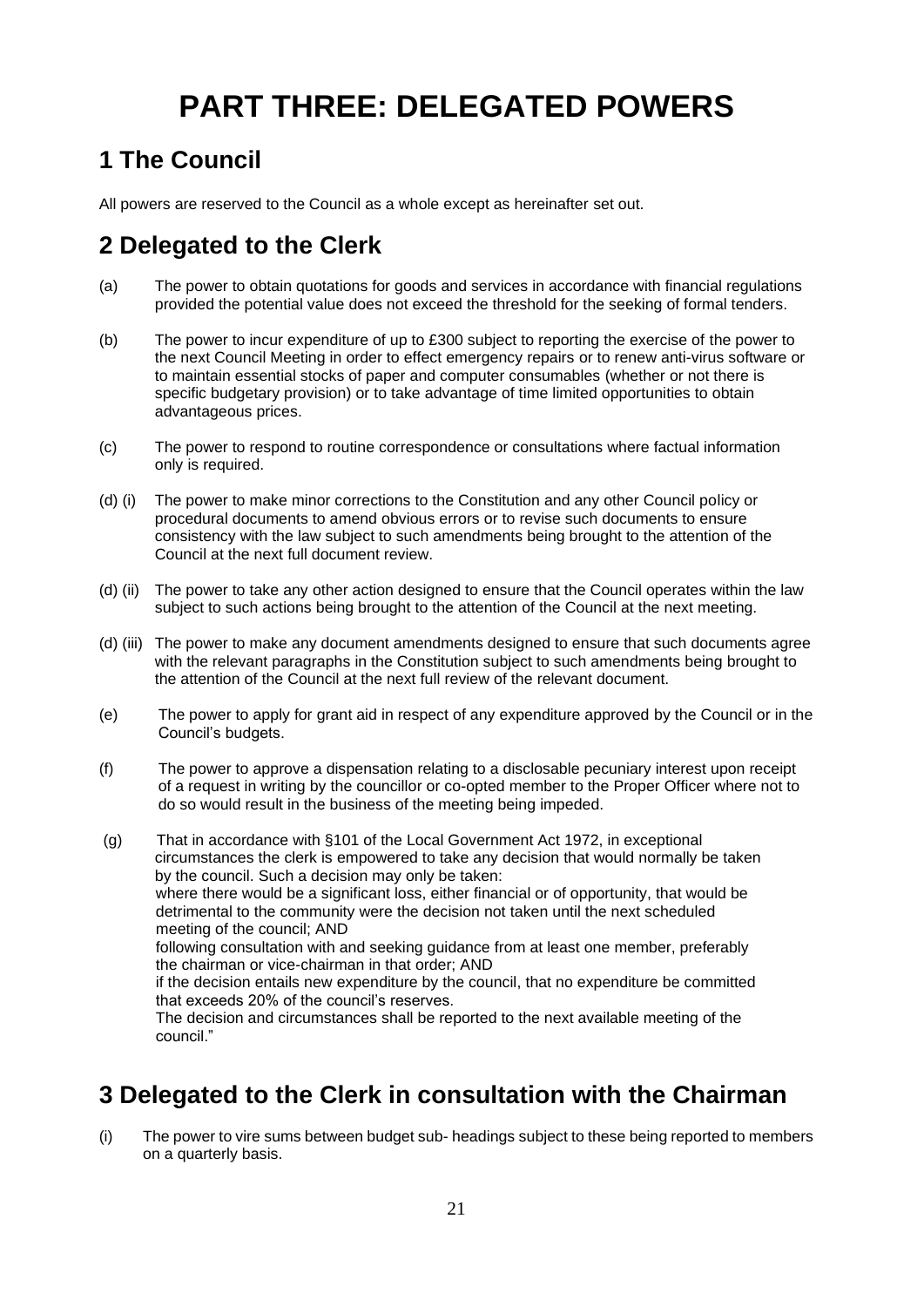#### **4 Delegated to the Clerk in consultation with all available members responsible for Town & Country Planning agenda items.**

(i) The power to determine and submit comments on planning applications where the chairman or vice chairman declines to call a special meeting in cases where the deadline for comments falls before the next ordinary meeting."

#### **5 Delegated to the Village Hall Committee**

#### **a) The power to:**

- (i) In the absence of a chairman or vice chairman agreed by the council elect a chairman at the relevant meeting where they are absent.
- (ii) Make decisions on any matters related to the making of policies, procedures and regulations for the proper management of the village hall subject to any comments of the Responsible Finance Officer in respect of financial procedures.
- (iii) Appoint staff or volunteers to run the village hall provided there is sufficient budget and make any virements from approved budgets to secure this.
- (iv) Make capital and revenue spending decisions from approved village hall budgets in accordance with financial regulations.
- (v) Take and refuse bookings.
- (vi) Delegate Committee decisions to the Clerk or village hall staff members.
- (vii) Assign responsibilities for undertaking unpaid non-committee-decision-making activities to any member of the Village Hall Committee.

#### **b) The power to make recommendations to the Council with respect to:**

- (i) The setting or revision of village hall budget estimates in accordance with financial regulations.
- (ii) The setting of fees and charges.
- (iii) Arrangements for securing the tenure of the Village Hall
- (iv) Any other matters relating to the village hall not covered by delegated powers 5(a) above.

#### **6 Delegated by the Council to the Clerk**

Dealing with future urgent expenditure items with respect to the new village hall up to a limit of £2,500.

#### **7 Delegated by the Village Hall Committee to the Clerk**

#### **a) In consultation with the Chairman or failing that the Vice-Chairman of the Committee**

- (i) Purchases of services, equipment and sundries within budget of any number of individual items, services or bulk orders not exceeding £3,000 per item.
- (ii) Amendment and updating of the Terms and Conditions document provided that this does not involve changes of policy.
- (iii) Agreeing variations from approved terms and conditions and fees and determining the amount of damages to be retained or charged in respect of individual hire agreements.

#### **b) In consultation with the person undertaking the role or deputising for the role of Bookings Manager.**

(i) Accepting or refusing hall bookings subject to the exercise of such powers being reported to the next ordinary meeting for information.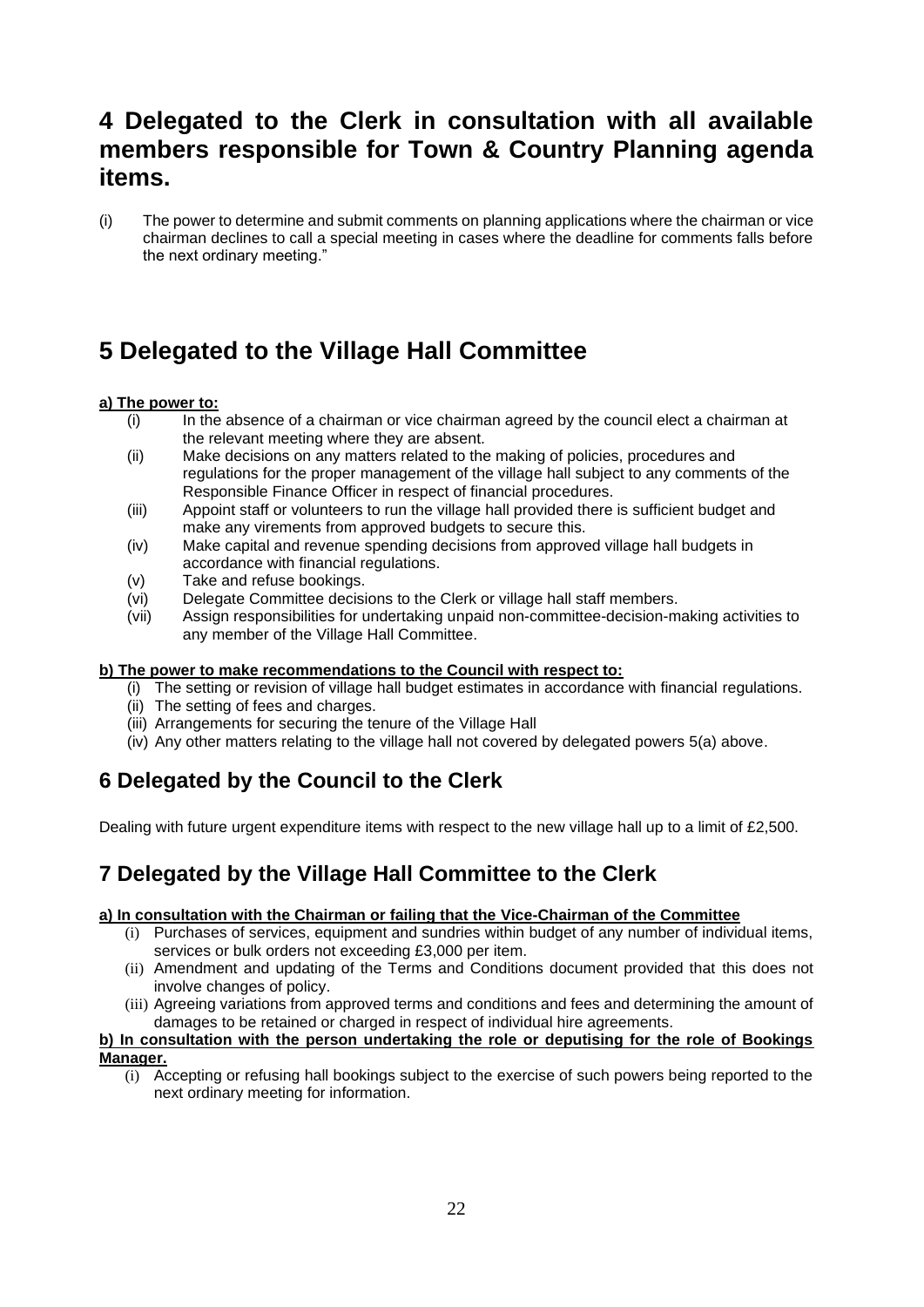# **PART FOUR: FINANCIAL REGULATIONS**

# **1. GENERAL**

- 1.1 These financial regulations govern the conduct of financial management by the Council and may only be amended or varied by resolution of the Council. The council is responsible in law for ensuring that its financial management is adequate and effective and that the council has a sound system of financial control which facilitates the effective exercise of the council's functions, including arrangements for the management of risk and for the prevention and detection of fraud and corruption. These financial regulations are designed to demonstrate how the council meets these responsibilities.
- 1.2 The Responsible Financial Officer (RFO) is a statutory office and shall be appointed by the council. The Clerk has been appointed as RFO for this council and these regulations will apply accordingly. The RFO, acting under the policy direction of the Council, shall administer the Council's financial affairs in accordance with proper practices. The RFO shall determine on behalf of the council its accounting records, and accounting control systems. The RFO shall ensure that the accounting control systems are observed and that the accounting records of the council are maintained and kept up to date in accordance with proper practices.
- 1.3 The RFO shall produce financial management information quarterly as required by the council.
- 1.4 At least once a year, prior to approving the annual return, the council shall conduct a review of the effectiveness of its system of internal control which shall be in accordance with proper practices.
- 1.5 In these financial regulations, references to the Accounts and Audit Regulations shall mean the Regulations issued under the provisions of section 27 of the Audit Commission Act 1998 and then in force.
- 1.6 In these financial regulations the term 'proper practice' or 'proper practices' shall refer to guidance issued in Governance and Accountability in local Councils in England and Wales – a Practitioners' Guide which is published jointly by NALC and SLCC and updated from time to time.

# **2. ANNUAL ESTIMATES (BUDGET)**

- 2.1 Each Committee (if any) shall formulate and submit proposals to the Council in respect of revenue and capital including the use of reserves and sources of funding for the following financial year not later than the end of November each year.
- 2.2 Detailed estimates of all receipts and payments including the use of reserves and all sources of funding for the year shall be prepared each year by the RFO in the form of a budget to be considered by the council.
- 2.3 The Council shall review the budget not later than the end of January each year and shall fix the Precept to be levied for the ensuing financial year. The RFO shall issue the precept to the billing authority and shall supply each member with a copy of the approved budget.
- 2.4 The annual budgets shall form the basis of financial control for the ensuing year.
- 2.5 The Council shall consider the need for and shall have regard to a three year forecast of Revenue and Capital Receipts and Payments which may be prepared at the same time as the annual Budget.

# **3 BUDGETARY CONTROL**

- 3.1 Expenditure on revenue items may be incurred up to the amounts included for that class of expenditure in the approved budget.
- 3.2 No expenditure may be incurred that will exceed the amount provided in the revenue budget for that class of expenditure. During the budget year and with the approval of council having considered fully the implications for public services, unspent and available amounts may be moved to other budget headings or to an earmarked reserve as appropriate.
- 3.3 The RFO shall regularly provide the Council with a statement of receipts and payments to date under each head of the budgets, comparing actual expenditure to the appropriate date against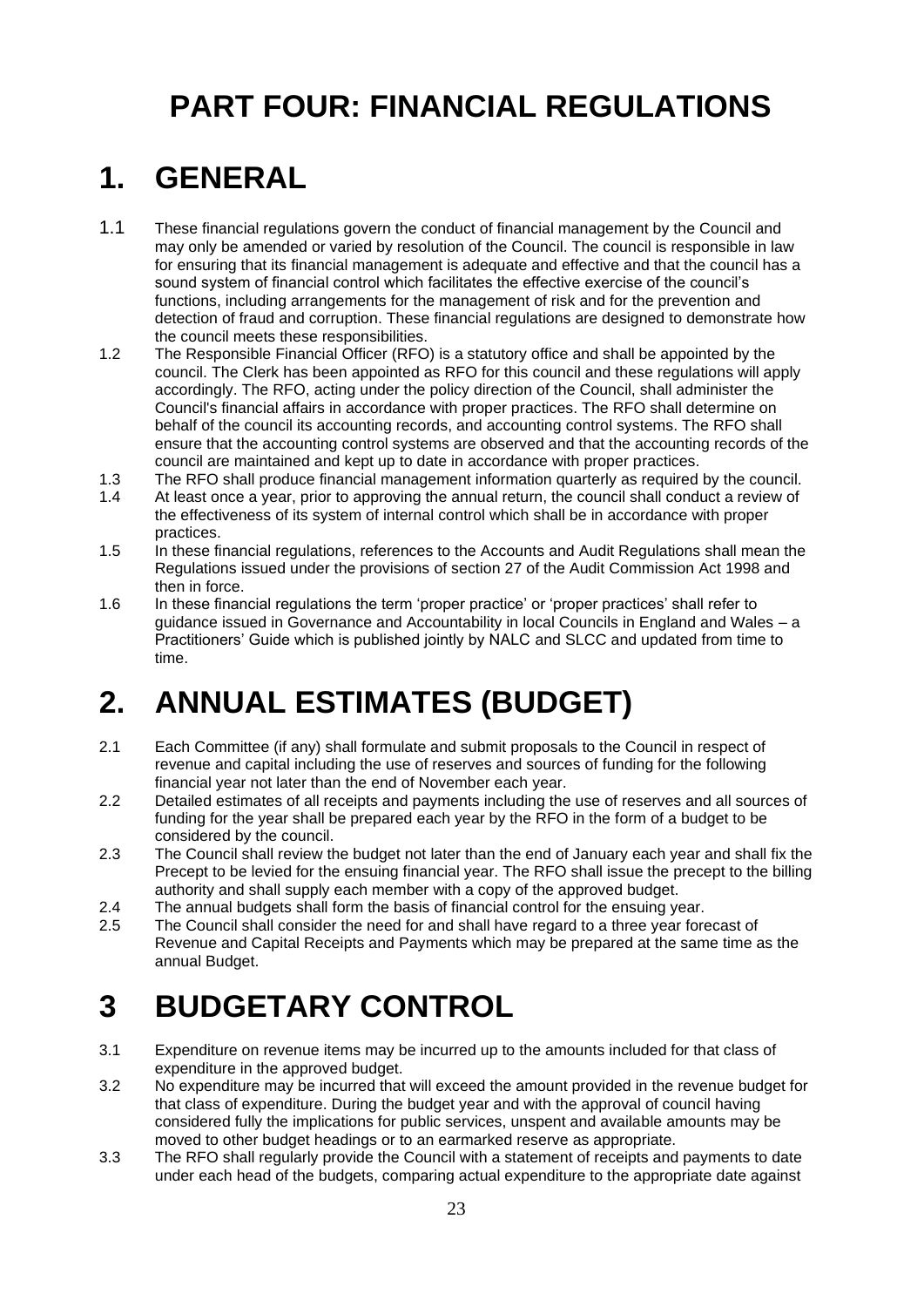that planned as shown in the budget. These statements are to be prepared at least at the end of each financial quarter.

- 3.4 The Clerk may take any action having financial implications as set out in Part Three of the Constitution (Delegated Powers) or delegated to the Clerk by resolution of the Council.
- 3.5 Unspent provisions in the revenue budget shall not be carried forward to a subsequent year unless placed in an earmarked reserve by resolution of the council.
- 3.6 No expenditure shall be incurred in relation to any capital project and no contract entered into or tender accepted involving capital expenditure unless the Council is satisfied that the necessary funds are available, or the requisite borrowing approval has been obtained.
- 3.7 All capital works shall be administered in accordance with the Council's standing orders and financial regulations relating to contracts.

# **4. ACCOUNTING AND AUDIT**

- 4.1 All accounting procedures and financial records of the Council shall be determined by the RFO in accordance with the Accounts and Audit Regulations.
- 4.2 The RFO shall complete the annual financial statements of the Council, including the council's annual return, as soon as practicable after the end of the financial year and shall submit them and report thereon to the Council.
- 4.3 The RFO shall complete the Accounts of the Council and submit any financial returns to the timescales, standards and formats required by statute.
- 4.4 The RFO shall ensure that there is an adequate and effective system of internal audit of the Council's accounting, financial and other operations in accordance with proper practices. Any officer or member of the Council shall, if the RFO or Internal Auditor requires, make available such documents of the Council which appear to the RFO or Internal Auditor to be necessary for the purpose of the internal audit and shall supply the RFO or Internal Auditor with such information and explanation as the RFO or Internal Auditor considers necessary for that purpose.
- 4.5 The Internal Auditor shall be appointed by and shall carry out the work required by the council in accordance with proper practices. The Internal Auditor, who shall be competent and independent of the operations of the Council, shall report to Council in writing, or in person, on a regular basis with a minimum of one annual written report in respect of each financial year. In order to demonstrate objectivity and independence, the internal auditor shall be free from any conflicts of interest and have no involvement in the financial decision making, management or control of the council.
- 4.6 The RFO shall make arrangements for the opportunity for inspection of the accounts, books, and vouchers and for the display or publication of any Notices and statements of account required by statute.
- 4.7 The RFO shall, as soon as practicable, bring to the attention of all councillors any correspondence or report from an Internal or External Auditor, unless the correspondence is of a purely administrative matter.

# **5. BANKING ARRANGEMENTS AND CHEQUES**

- 5.1 The Council's banking arrangements, including the Bank Mandate, shall be made by the RFO and approved by the Council. They shall be regularly reviewed for efficiency.
- 5.2 A schedule of the payments required, forming part of the Agenda for the Meeting, shall be prepared by the RFO and, together with the relevant invoices, be presented to Council. If the schedule is in order it shall be authorised by a resolution of the Council and shown in the Minutes of the Meeting.
- 5.3 Cheques drawn on the bank account in accordance with the schedule referred to in paragraph 5.2 or in accordance with paragraph 6.4, shall be signed by two members of Council.
- 5.4 To indicate agreement of the details shown on the cheque or order for payment with the counterfoil and the invoice or similar documentation, the signatories shall each also initial the cheque counterfoil.

# **6 PAYMENT OF ACCOUNTS**

6.1 Certain payments shall be effected by cheque or other order drawn on the Council's bankers.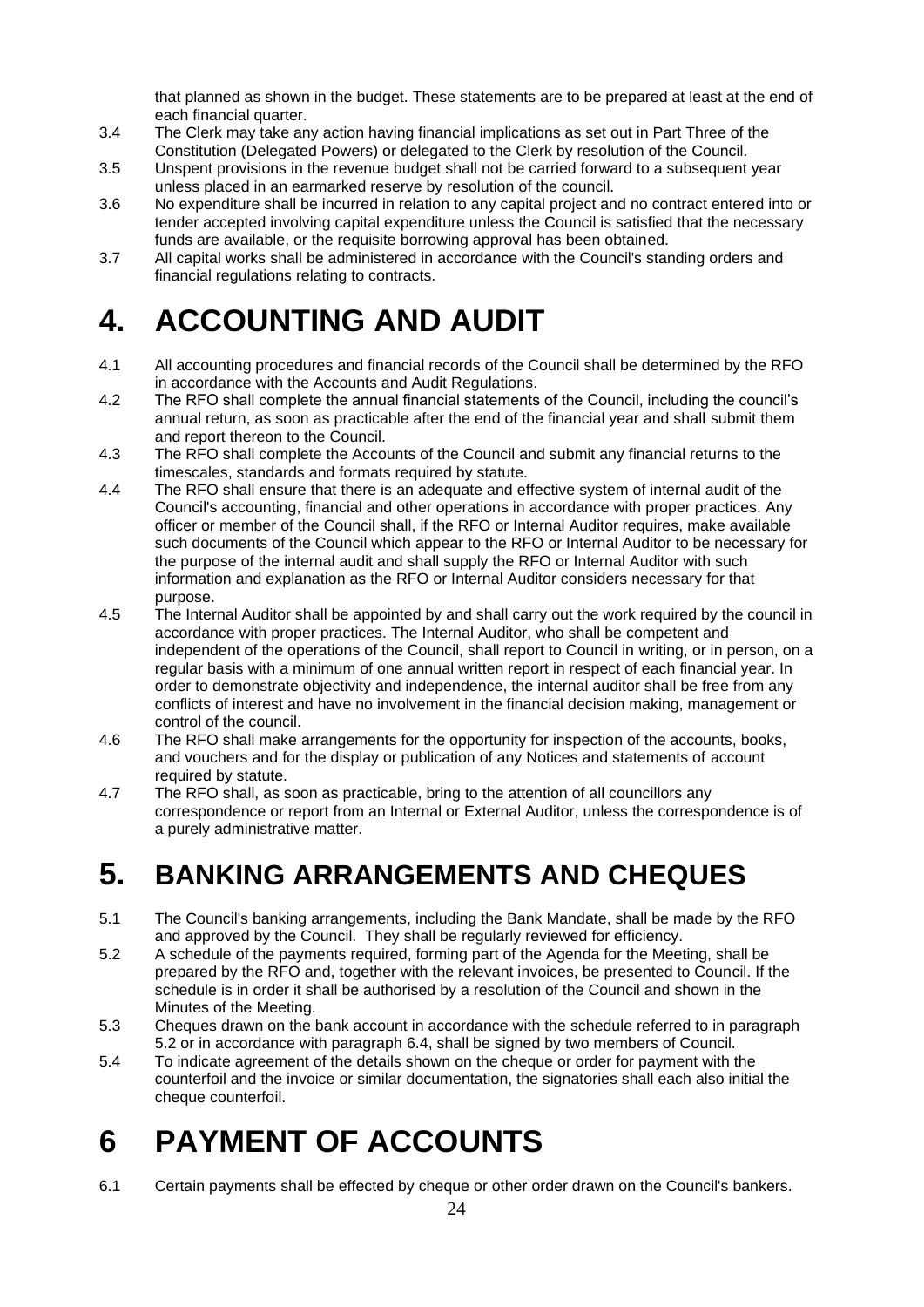- 6.2 All invoices for payment shall be examined, verified and certified by the Clerk. The Clerk shall satisfy him/herself that the work, goods or services to which the invoice relates shall have been received, carried out, examined and approved.
- 6.3 The RFO shall examine invoices in relation to arithmetic accuracy and shall analyse them to the appropriate expenditure heading. The Clerk shall take all steps to settle all invoices submitted, and which are in order, at the next available Council Meeting or in accordance with delegated powers.
- 6.4 In addition to any powers delegated to the Clerk in Part Three of the Constitution, if a payment is necessary to avoid a charge to interest under the Late Payment of Commercial Debts (Interest) Act 1998, and the due date for payment is before the next scheduled Meeting of Council, where the Clerk and RFO certify that there is no dispute or other reason to delay payment, the Clerk may (notwithstanding para 6.3) take all steps necessary to settle such invoices provided that a list of such payments shall be submitted to the next appropriate meeting of the Council.
- 6.5 The Council will **no**t maintain any form of cash float. All cash received must be banked intact. Any payments made in cash by the Clerk or RFO (for example for postage or minor stationery items) shall be refunded on a regular basis, at least quarterly.
- 6.6 If thought appropriate by the council, payment for utility supplies (energy, telephone and water) may be made by variable Direct Debit provided that the instructions are signed by two members and any payments are reported to council as made. The approval of the use of a variable Direct Debit shall be renewed by resolution of the council at least every two years.
- 6.7If thought appropriate by the council, payment for certain items may be made by BACS or CHAPS methods provided that the instructions for each payment are signed, or otherwise evidenced, by a bank signatory are retained and any payments are reported to council as made. The approval of the use of BACS or CHAPS shall be renewed by resolution of the council at least every two years.
- 6.8 If thought appropriate by the council payment for certain items may be made by internet banking transfer provided evidence is retained showing a signatory approved the payment.
- 6.9 Where a computer requires use of a personal identification number (PIN) or other password(s),for access to the council's records on that computer, a note shall be made of the PIN and Passwords and shall be handed to and retained by the Chairman of Council in a sealed dated envelope. This envelope may not be opened other than in the presence of two other councillors. After the envelope has been opened, in any circumstances, the PIN and / or passwords shall be changed as soon as practicable. The fact that the sealed envelope has been opened, in whatever circumstances, shall be reported to all members immediately and formally to the next available meeting of the council. This will not be required for a member's personal computer used only for remote authorisation of bank payments.
- **6.10** No employee or councillor shall disclose any PIN or password, relevant to the working of the Council or its bank accounts, to any person not authorised in writing by the council or duly delegated committee.

# **7 PAYMENT OF SALARIES**

- 7.1 As an employer, the council shall make arrangements to meet fully the statutory requirements placed on all employers by PAYE and National Insurance legislation. The payment of all salaries shall be made in accordance with payroll records and the rules of PAYE and National Insurance currently operating, and salaries shall be as agreed by Council.
- 7.2 Payment of salaries and payment of deductions from salary such as may be made for tax, national insurance and pension contributions, may be made in accordance with the payroll records and on the appropriate dates stipulated in employment contracts, provided that each payment is reported to and ratified by the next available Council Meeting.
- 7.3 If thought appropriate by the council, payment for certain items (principally Salaries) may be made by Bacs payments provided that the instructions are signed, or otherwise evidenced by two members are retained and any payments are reported to council as made. The approval of the use of a Banker's Standing Order shall be renewed by resolution of the council at least every two years.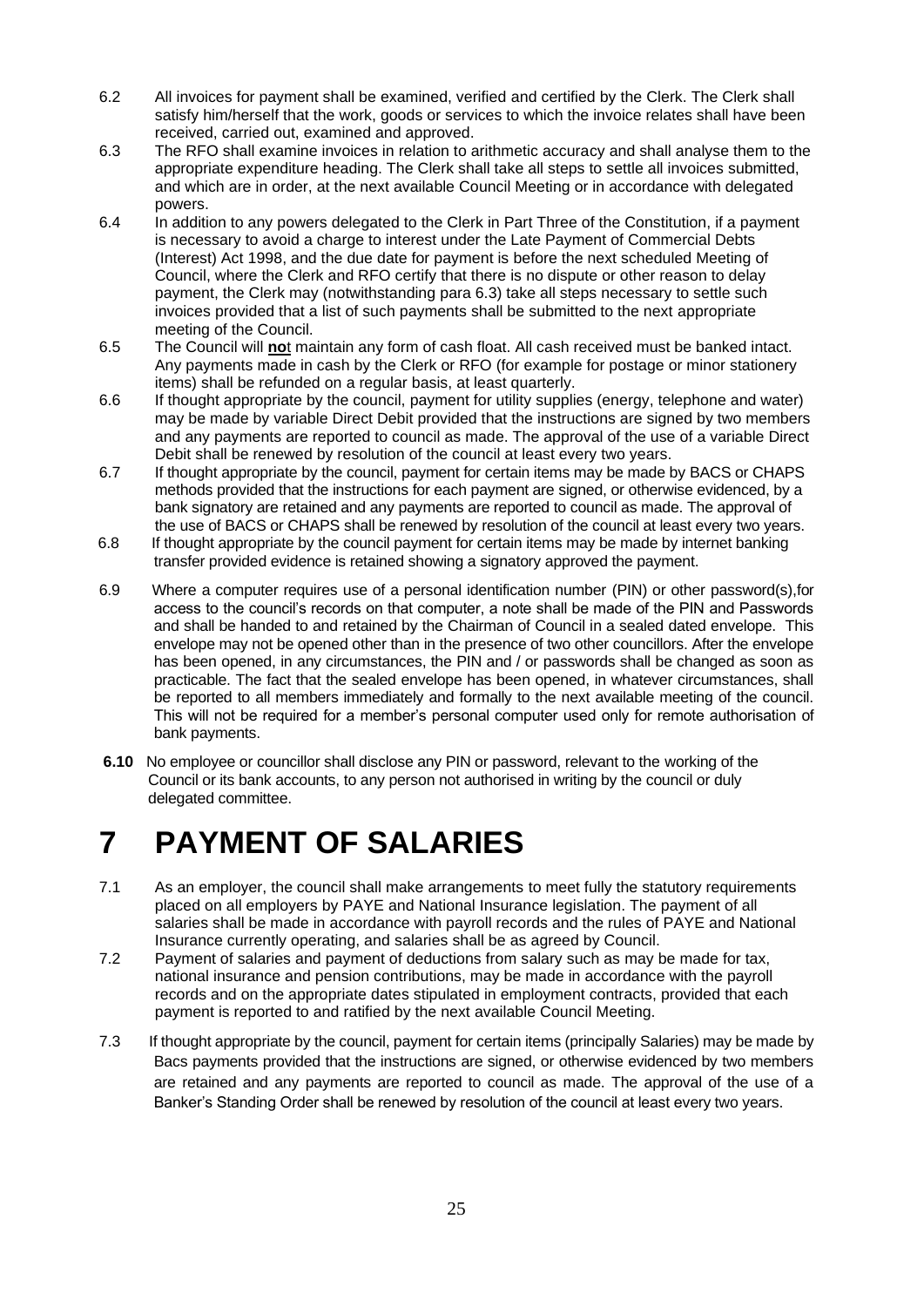# **8 LOANS AND INVESTMENTS**

- 8.1 All loans and investments shall be negotiated in the name of the Council and shall be for a set period in accordance with Council policy.
- 8.2 The council shall consider the need for an Investment Policy which, if drawn up, shall be in accordance with relevant regulations, proper practices and guidance. Any Policy shall be reviewed at least annually.
- 8.3 All investments of money under the control of the Council shall be in the name of the Council.
- 8.4 All borrowings shall be effected in the name of the Council, after obtaining any necessary borrowing approval. Any application for borrowing approval shall be approved by Council as to terms and purpose. The terms and conditions of borrowings shall be reviewed at least annually.
- 8.5 All investment certificates and other documents relating thereto shall be retained in the custody of the RFO.

# **9 INCOME**

- 9.1 The collection of all sums due to the Council shall be the responsibility of and under the supervision of the RFO.
- 9.2 Particulars of all charges to be made for work done, services rendered or goods supplied shall be agreed annually by the Council, notified to the RFO and the RFO shall be responsible for the collection of all accounts due to the Council.
- 9.3 The Council will review all fees and charges annually, following a report of the Clerk.
- 9.4 Any sums found to be irrecoverable and any bad debts shall be reported to the Council and shall be written off in the year.
- 9.5 All sums received on behalf of the Council shall be banked intact as directed by the RFO. In all cases, all receipts shall be deposited with the Council's bankers with such frequency as the RFO considers necessary.
- 9.6 The origin of each receipt shall be entered on the paying-in slip.
- 9.7 Personal cheques shall not be cashed out of money held on behalf of the Council.
- 9.8 The RFO shall promptly complete any VAT Return that is required. Any repayment claim due in accordance with VAT Act 1994 section 33 shall be made at least annually coinciding with the financial year end.
- 9.9 Where any significant sums of cash are regularly received by the Council, the RFO shall take such steps as are agreed by the Council to ensure that more than one person is present when the cash is counted in the first instance, that there is a reconciliation to some form of control such as ticket issues, and that appropriate care is taken in the security and safety of individuals banking such cash.

#### **10 ORDERS FOR WORK, GOODS AND SERVICES**

- 10.1 An official order or letter shall be issued for all work, goods and services unless a formal contract is to be prepared or an official order would be inappropriate. Copies of orders shall be retained.
- 10.2 Order books shall be controlled by the RFO.
- 10.3 All members and Officers are responsible for obtaining value for money at all times. An officer issuing an official order shall ensure as far as reasonable and practicable that the best available terms are obtained in respect of each transaction, usually by obtaining three or more quotations or estimates from appropriate suppliers, subject to any de minimus provisions in Regulation 11 (I) below.
- 10.4 The RFO shall verify the lawful nature of any proposed purchase before the issue of any order, and in the case of new or infrequent purchases or payments, the RFO shall ensure that the statutory authority shall be reported to the meeting at which the order is approved so that the Minutes can record the power being used.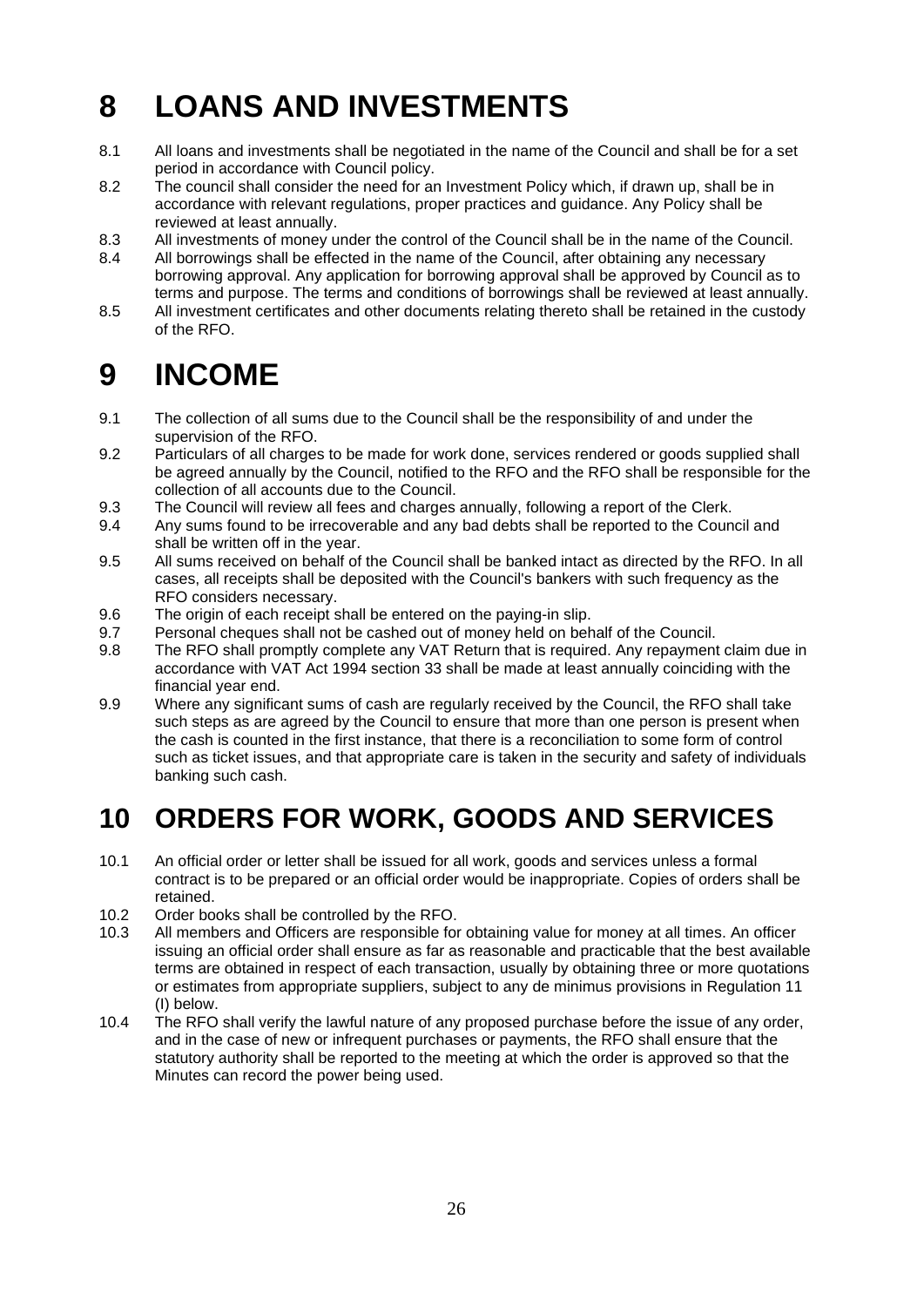# **11 CONTRACTS**

- 11.1 Procedures as to contracts are laid down as follows:
	- (a) Every contract shall comply with these financial regulations, and no exceptions shall be made otherwise than in an emergency provided that these regulations shall not apply to contracts which relate to items (i) to (vi) below:
		- (i) for the supply of gas, electricity, water, sewerage, telephone and broadband services;
		- (ii) for specialist services such as are provided by solicitors, accountants, surveyors and planning consultants;
		- (iii) for work to be executed or goods or materials to be supplied which consist of repairs to or parts for existing machinery or equipment or plant;
		- (iv) for work to be executed or goods or materials to be supplied which constitute an extension of an existing contract by the Council;
		- $(v)$  for additional audit work of the external Auditor up to an estimated value of £250 (in excess of this sum the Clerk and RFO shall act after consultation with the Chairman and Vice Chairman of Council);
		- (vi) for goods or materials proposed to be purchased which are proprietary articles and/or are only sold at a fixed price.
	- (b) Where it is intended to enter into a contract exceeding [£60,000] in value for the supply of goods or materials or for the execution of works or specialist services other than such goods, materials, works or specialist services as are excepted as set out in paragraph (a) the Clerk shall invite tenders from at least three firms to be taken from the appropriate approved list<sup>1</sup>.
	- (c) When applications are made to waive financial regulations relating to contracts to enable a price to be negotiated without competition the reason shall be embodied in a recommendation to the Council.
	- (d) Such invitation to tender shall state the general nature of the intended contract and the Clerk shall obtain the necessary technical assistance to prepare a specification in appropriate cases. The invitation shall in addition state that tenders must be addressed to the Clerk in the ordinary course of post. Each tendering firm shall be supplied with a specifically marked envelope in which the tender is to be sealed and remain sealed until the prescribed date for opening tenders for that contract.
	- (e) All sealed tenders shall be opened at the same time on the prescribed date by the Clerk in the presence of at least one member of Council.
	- (f) If fewer than three tenders are received for contracts above [£60,000] or if all the tenders are identical the Council may make such arrangements as it thinks fit for procuring the goods or materials or executing the works.
	- (g) Any invitation to tender issued under this regulation shall contain a statement to the effect of Standing Orders 21 (a), (b) and (c).
	- (h) When it is to enter into a contract of less than [£60,000] in value for the supply of goods or materials or for the execution of works or specialist services other than such goods, materials, works or specialist services as are excepted as set out in paragraph (a) the Clerk or RFO shall obtain 3 quotations (priced descriptions of the proposed supply); except where the value is below £100 where at least one oral quotation or estimate will suffice and where greater than £100 and not exceeding £1,000 the Clerk or RFO shall obtain at least one written quotation or estimate or prior verification of the price via Internet search or catalogue.
	- (i) The Council shall not be obliged to accept the lowest or any tender, quote or estimate.
	- (**j**) **A public contract regulated by the Public Contracts Regulations 2015 with an An estimated value in excess of £25,000 but less than the relevant thresholds in Standing order 11b is subject to Regulations 109-114 of the Public Contracts Regulations 2015 which include a requirement on the council to advertise the Contract opportunity on the Contracts Finder website regardless of what other**

<sup>&</sup>lt;sup>1</sup> The appropriate approved list referred to in paragraph 11.1 (b) shall be a list drawn up by the Clerk and approved by Council but shall be based on the list maintained by the District Council (if any) for such works.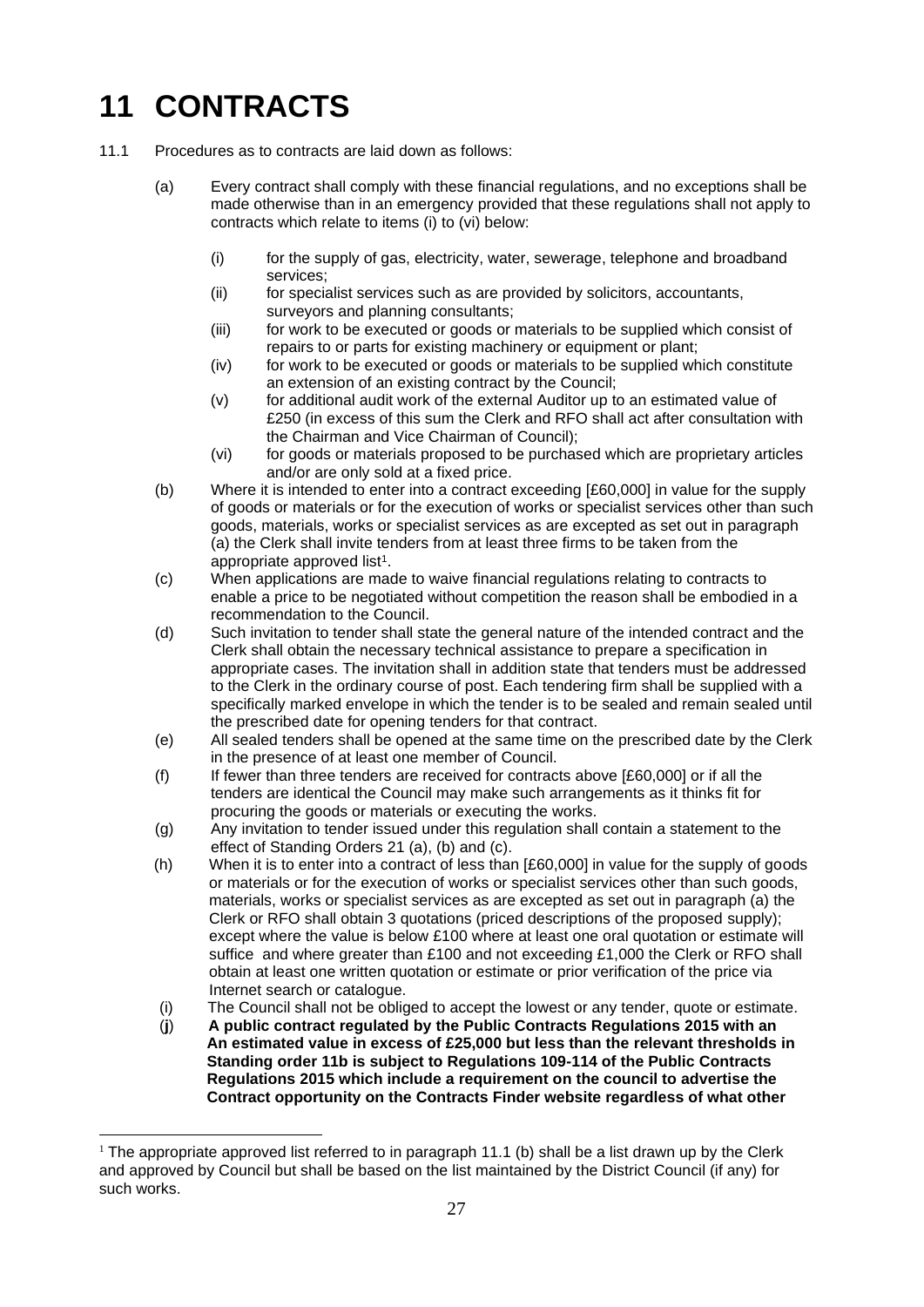**Means it uses to advertise the opportunity.**

- **(k) A public contract regulates by the Public Contracts Regulations 2015 with An estimated value in excess of £181,302 for a public service or supply contract Or in excess of £4,551,413 for a public works contract (or other thresholds Determined by the European Commission every two years and published in the Official Journal of the European Union (OJEU) shall comply with the relevant Procurement procedures and other requirements in the Public Contracts Regulations 2015 which include advertising the contract opportunity on the Contract Finders Website and in OJEU.**
- **(l) A public contract in connection with the supply of gas, heat, electricity, drinking Water, transport services or postal services to the public; or the provision of a Port or airport, or the exploration for or extraction of gas oil or solid fuel with an Estimated value in excess of £363,424 for a supply, services or design contract, or In excess of £4,551,413 for a works contract; or £820,370 for a social and other Specific services contract (or other thresholds determined by the European Commission every two years and published in OJEU) shall comply with the Relevant procurement procedures and other requirements in the Utilities Contract Regulations 2016.**

#### **12. PAYMENTS UNDER CONTRACTS FOR BUILDING OR OTHER CONSTRUCTION WORKS**

- 12.1 Payments on account of the contract sum shall be made within the time specified in the contract by the RFO upon authorised certificates of the architect or other consultants engaged to supervise the contract (subject to any percentage withholding as may be agreed in the particular contract).
- 12.2 Where contracts provide for payment by instalments the RFO shall maintain a record of all such payments. In any case where it is estimated that the total cost of work carried out under a contract, excluding agreed variations, will exceed the contract sum of 5% or more a report shall be submitted to the Council.
- 12.3 Any variation to a contract or addition to or omission from a contract must be approved by the Council and Clerk to the Contractor in writing, the Council being informed where the final cost is likely to exceed the financial provision.]

## **13 STORES AND EQUIPMENT**

13.1 The Clerk shall be responsible for the care and custody of stores and equipment if any.

- 13.2 Delivery Notes shall be obtained in respect of all goods received into store or otherwise delivered and goods must be checked as to order and quality at the time delivery is made.
- 13.3 Stocks shall be kept at the minimum levels consistent with operational requirements.
- 13.4 The RFO shall be responsible for periodic checks of stocks and stores at least annually.

# **14 ASSETS, PROPERTIES AND ESTATES**

- 14.1 The Clerk shall make appropriate arrangements for the custody of all title deeds of properties owned by the Council. The RFO shall ensure a record is maintained of all properties owned by the Council, recording the location, extent, plan, reference, purchase details, nature of the interest, tenancies granted, rents payable and purpose for which held in accordance with Accounts and Audit Regulations.
- 14.2 No property shall be sold, leased or otherwise disposed of without the authority of the Council, together with any other consents required by law, save where the estimated value of any one item of tangible movable property does not exceed £50.
- 14.3 The RFO shall ensure that an appropriate and accurate Register of Assets and Investments is kept up to date. The continued existence of tangible assets shown in the Register shall be verified at least annually, possibly in conjunction with a health and safety inspection of assets.